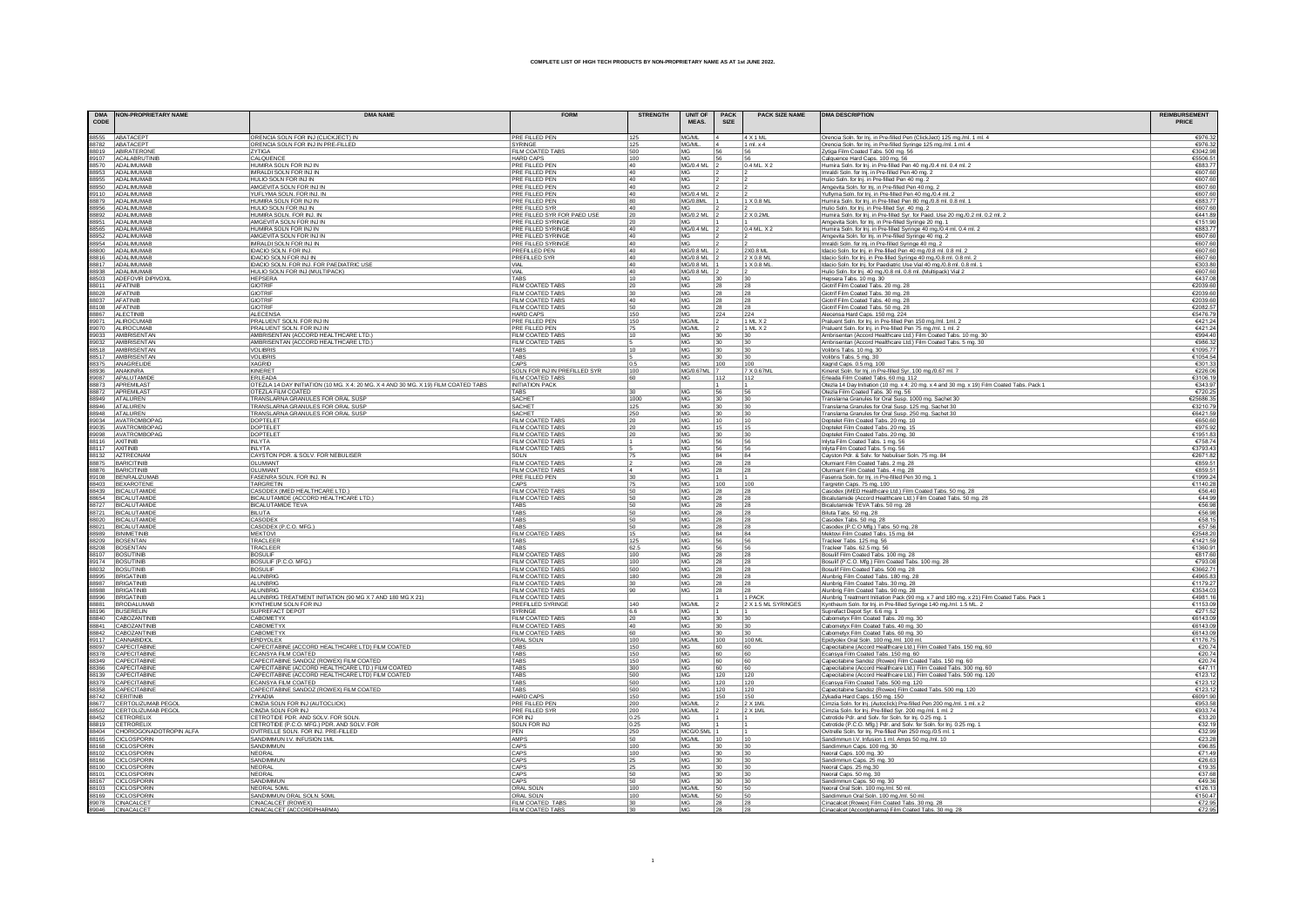| <b>DMA</b><br>CODE | <b>NON-PROPRIETARY NAME</b>                      | <b>DMA NAME</b>                                                      | <b>FORM</b>                               | <b>STRENGTH</b> | <b>UNIT OF</b><br>MEAS. | PACK<br><b>SIZE</b> | <b>PACK SIZE NAME</b> | <b>DMA DESCRIPTION</b>                                                                                                   | <b>REIMBURSEMENT</b><br>PRICE |
|--------------------|--------------------------------------------------|----------------------------------------------------------------------|-------------------------------------------|-----------------|-------------------------|---------------------|-----------------------|--------------------------------------------------------------------------------------------------------------------------|-------------------------------|
|                    | 89005 CINACALCET                                 | CINACALCET (ACCORD HEALTHCARE LTD.)                                  | FILM COATED TABS                          | 130             | MG                      | 128                 |                       | Cinacalcet (Accord Healthcare Ltd.) Film Coated Tabs. 30 mg. 28                                                          | $rac{672.9}{672.9}$           |
|                    | 89014 CINACALCET                                 | CINACALCET (CLONMEL)                                                 | FILM COATED TABS                          | 130             | MG                      | 28                  | 28                    | Cinacalcet (Clonmel) Film Coated Tabs. 30 mg. 28                                                                         |                               |
|                    | 89080 CINACALCET                                 | <b>CINACALCET TEVA</b>                                               | FILM COATED TABS                          | 30              | <b>MG</b>               | 28                  | 28                    | Cinacalcet TEVA Film Coated Tabs, 30 mg, 28                                                                              | €72.9                         |
|                    | 89047 CINACALCET                                 | CINACALCET (ACCORDPHARMA)                                            | FILM COATED TABS                          | 60              | MG                      | 28                  | 28                    | Cinacalcet (Accordpharma) Film Coated Tabs. 60 mg. 28                                                                    | €136.4                        |
|                    | 89006 CINACALCET                                 | CINACALCET (ACCORD HEALTHCARE LTD.)                                  | <b>FILM COATED TABS</b>                   | 60              | MG                      | 28                  | 28                    | Cinacalcet (Accord Healthcare Ltd.) Film Coated Tabs. 60 mg. 28                                                          | €136.4                        |
|                    | 89079 CINACALCET                                 | CINACALCET (ROWEX)                                                   | <b>FILM COATED TABS</b>                   | 60              | MG                      | 28                  | 28                    | Cinacalcet (Rowex) Film Coated Tabs. 60 mg. 28                                                                           | €136.4                        |
|                    | 89015 CINACALCE                                  | CINACALCET (CLONMEL)                                                 | <b>FILM COATED TABS</b>                   | 60              | MG                      | 28                  | 28                    | Cinacalcet (Clonmel) Film Coated Tabs. 60 mg. 28                                                                         | €136.4                        |
|                    | 89081 CINACALCE                                  | <b>CINACALCET TEVA</b>                                               | <b>FILM COATED TABS</b>                   | 60              | MG                      | 28                  | 28                    | Cinacalcet TEVA Film Coated Tabs. 60 mg. 28                                                                              | €136.4                        |
|                    | 89007 CINACALCE                                  | CINACALCET (ACCORD HEALTHCARE LTD.)                                  | <b>FILM COATED TABS</b>                   | 90              | MG                      | 28                  | 28                    | Cinacalcet (Accord Healthcare Ltd.) Film Coated Tabs. 90 mg. 28                                                          | €200.4                        |
|                    | 89048 CINACALCET                                 | CINACALCET (ACCORDPHARMA)                                            | FILM COATED TABS                          | 90              | MG                      | 28                  | 28                    | Cinacalcet (Accordpharma) Film Coated Tabs. 90 mg. 28                                                                    | €200.4                        |
|                    | 89016 CINACALCET                                 | CINACALCET (CLONMEL)                                                 | <b>FILM COATED TABS</b>                   | 90              | MG                      | 28                  | 28                    | Cinacalcet (Clonmel) Film Coated Tabs. 90 mg. 28                                                                         | €200.4                        |
|                    | 89082 CINACALCET                                 | <b>CINACALCET TEVA</b>                                               | <b>FILM COATED TABS</b><br><b>TARS</b>    | 90              | MG                      | 28                  | 28                    | Cinacalcet TEVA Film Coated Tabs. 90 mg. 28                                                                              | €200.4                        |
|                    | 88724 CINACALCET<br>88409 CINACALCET             | MIMPARA (P.C.O. MFG.)<br><b>MIMPARA</b>                              | <b>TARS</b>                               | 30<br>30        | MG<br>MG.               | 28<br>28            | 28<br>28              | Mimpara (P.C.O. Mfg.) Tabs. 30 mg. 28                                                                                    | €76.2<br>€78.6                |
|                    | 88422 CINACALCE                                  | MIMPARA                                                              | TABS                                      | 60              | MG                      |                     | 28                    | Mimpara Tabs. 30 mg. 28                                                                                                  | €145.1                        |
|                    | 88463 CINACALCET                                 | MIMPARA                                                              | <b>TABS</b>                               | 90              | MG                      | 28<br>28            | 28                    | Mimpara Tabs. 60 mg. 28                                                                                                  | €217.4                        |
|                    |                                                  |                                                                      | TABS                                      |                 |                         |                     |                       | Mimpara Tabs. 90 mg. 28                                                                                                  |                               |
|                    | 88966 CLADRIBINE<br>88967 CLADRIBINE             | MAVENCLAD<br>MAVENCLAD                                               | TABS                                      | 10<br>10        | MG<br>MG                | 14                  |                       | Mavenclad Tabs. 10 mg. 1<br>Mavenclad Tabs. 10 mg. 4                                                                     | €2278.4<br>€9095.5            |
|                    | 88968 CLADRIBIN                                  | MAVENCLAD                                                            | <b>TARS</b>                               | 10              | MG                      | 16                  |                       | Mavenclad Tabs. 10 mg. 6                                                                                                 | €13655.0                      |
|                    | 88885 COBIMETINI                                 | COTELLIC                                                             | <b>FILM COATED TABS</b>                   | 20              | MG                      | 63                  | 63                    | Cotellic Film Coated Tabs. 20 mg. 63                                                                                     | €5680.7                       |
| 88254 COLISTIN     |                                                  | COLOBREATHE INHALATION POWDER                                        | <b>HARD CAPS</b>                          | 1,662,500       | IU.                     | 56                  | 56                    | Colobreathe 1,662,500 IU Inhalation Powder, Hard Caps. 56                                                                | €1300.0                       |
|                    | 88783 CRIZOTINIE                                 | <b>XAI KORI</b>                                                      | <b>HARD CAPS</b>                          | 200             | MG                      | 60                  | 60                    | Xalkori Hard Caps. 200 mg. 60                                                                                            | €4726.8                       |
|                    | 88784 CRIZOTINIB                                 | XALKORI                                                              | <b>HARD CAPS</b>                          | 250             | MG                      | 60                  | 60                    | Xalkori Hard Caps. 250 mg. 60                                                                                            | €5202.8                       |
| 88430              | DABRAFENIE                                       | TAFINLAR                                                             | <b>HARD CAPS</b>                          | 50              | <b>MG</b>               | 120                 | 120                   | Tafinlar Hard Caps, 50 mg, 120                                                                                           | €4485.8                       |
|                    | 88432 DABRAFENIB                                 | TAFINLAR                                                             | <b>HARD CAPS</b>                          | 75              | MG                      | 120                 | 120                   | Tafinlar Hard Caps. 75 mg. 120                                                                                           | €6728.4                       |
|                    | 88827 DACOMITINIB                                | VIZIMPRO                                                             | FILM COATED TABS                          | 15              | MG                      | 30                  | 30                    | Vizimpro Film Coated Tabs. 15 mg. 30                                                                                     | €2538.0                       |
|                    | 88828 DACOMITINIB                                | <b>VIZIMPRC</b>                                                      | <b>FILM COATED TABS</b>                   | 30              | MG                      | 30                  | 30                    | Vizimpro Film Coated Tabs. 30 mg. 30                                                                                     | €2538.0                       |
|                    | 88829 DACOMITINIB                                | <b>VIZIMPRC</b>                                                      | <b>FILM COATED TABS</b>                   | 45              | MG                      | 30                  | 30                    | Vizimpro Film Coated Tabs. 45 mg. 30                                                                                     | €2538.                        |
|                    | 88350 DARBEPOETIN ALFA                           | ARANESP SOLN FOR INJ                                                 | <b>INJ</b>                                | 10              | MCC                     | 14                  |                       | Aranesp Soln. for Inj. 10 mcg. 4                                                                                         | €73.7                         |
| 88736              | DARBEPOETIN ALFA                                 | ARANESP SOLN. FOR INJ. SURECLICK                                     | PRE FILLED PEN                            | 100             | MCG                     |                     |                       | Aranesp Soln. for Inj. pre-filled pen SureClick 100 mcg. 1                                                               | €169.9                        |
|                    | 88747 DARBEPOETIN ALFA                           | ARANESP SOLN. FOR INJ. SURECLICK                                     | PRE FILLED PEN                            | 150             | MCG                     |                     |                       | Aranesp Soln. for Inj. pre-filled pen SureClick 150 mcg. 1                                                               | €267.8                        |
|                    | 88658 DARBEPOETIN ALFA                           | ARANESP SOLN. FOR INJ. SURECLICK                                     | PRE FILLED PEN                            | 20              | MCG                     |                     |                       | Aranesp Soln. for Inj. pre-filled pen SureClick 20 mcg. 1                                                                | €36.6                         |
|                    | 88763 DARBEPOETIN ALFA<br>88671 DARBEPOETIN ALFA | ARANESP SOLN. FOR INJ. SURECLICK                                     | PRE FILLED PEN<br><b>PRE FILLED PEN</b>   | 300<br>40       | MCC<br>MCC              |                     |                       | Aranesp Soln. for Inj. pre-filled pen SureClick 300 mcg. 1                                                               | €517.9<br>€69.1               |
|                    |                                                  | ARANESP SOLN. FOR INJ. SURECLICK                                     |                                           |                 |                         |                     |                       | Aranesp Soln. for Inj. pre-filled pen SureClick 40 mcg. 1                                                                |                               |
|                    | 88785 DARBEPOETIN ALFA                           | ARANESP SOLN. FOR INJ. SURECLICK                                     | PRE FILLED PEN                            | 500             | MCC                     |                     |                       | Aranesp Soln. for Inj. pre-filled pen SureClick 500 mcg. 1                                                               | €850.4                        |
|                    | 88696 DARBEPOETIN ALFA<br>88723 DARBEPOETIN ALFA | ARANESP SOLN. FOR INJ. SURECLICK<br>ARANESP SOLN. FOR INJ. SURECLICK | PRE FILLED PEN<br>PRE FILLED PEN          | 60<br>80        | MCC<br>MCG              |                     |                       | Aranesp Soln. for Inj. pre-filled pen SureClick 60 mcg. 1                                                                | €102.<br>€137.8               |
|                    | 88777 DARBEPOETIN ALFA                           | ARANESP SOLN. FOR INJ. ANG                                           | PRE FILLED SYR                            | 100             | MCC                     |                     |                       | Aranesp Soln. for Inj. pre-filled pen SureClick 80 mcg. 1<br>Aranesp Soln. for Inj. Pre-filled Syr. ANG. 100 mcg. 4      | €709.4                        |
|                    | 88778 DARBEPOETIN ALFA                           | ARANESP SOLN. FOR INJ. ANG                                           | PRE FILLED SYR                            | 150             | MCG                     |                     |                       | Aranesp Soln. for Inj. Pre-filled Syr. ANG 150 mcg. 4                                                                    | €1050.5                       |
|                    | 88766 DARBEPOETIN ALFA                           | ARANESP SOLN. FOR INJ. ANG                                           | <b>PRE FILLED SYR</b>                     | 20              | MCC                     | 4                   |                       | Aranesp Soln. For Inj. Pre-filled Syr. ANG 20 mcg.                                                                       | €142.2                        |
|                    | 88767 DARBEPOETIN ALFA                           | ARANESP SOLN. FOR INJ. ANG                                           | PRE FILLED SYF                            | 30              | MCG                     |                     |                       | Aranesp Soln. for Inj. Pre-filled Syr. ANG 30 mcg. 4                                                                     | €215.2                        |
|                    | 88779 DARBEPOETIN ALFA                           | ARANESP SOLN. FOR INJ. ANG                                           | PRE FILLED SYR                            | 300             | MCC                     |                     |                       | Aranesp Soln. for Inj. Pre-filled Syr. ANG 300 mcg.                                                                      | €509.                         |
|                    | 88768 DARBEPOETIN ALFA                           | ARANESP SOLN. FOR INJ. ANG                                           | <b>PRE FILLED SYR</b>                     | 40              | MCG                     |                     |                       | Aranesp Soln. for Inj. Pre-filled Syr. ANG. 40 mcg. 4                                                                    | €278.6                        |
|                    | 88769 DARBEPOETIN ALFA                           | ARANESP SOLN. FOR INJ. ANG                                           | PRE FILLED SYR                            | 50              | MCC                     | 14                  |                       | Aranesp Soln. for Inj. Pre-filled Syr. ANG 50 mcg. 4                                                                     | €357.                         |
|                    | 88780 DARBEPOETIN ALFA                           | ARANESP SOLN. FOR INJ. ANG                                           | PRE FILLED SYR                            | 500             | MCG                     |                     |                       | Aranesp Soln. for Inj. Pre-filled Syr. ANG 500 mcg. 1                                                                    | €838.3                        |
|                    | 88770 DARBEPOETIN ALFA                           | ARANESP SOLN. FOR INJ. ANG                                           | <b>PRE FILLED SYR</b>                     | 60              | MCG                     | 4                   |                       | Aranesp Soln. for Inj. Pre-filled Syr. 60 mcg. 4                                                                         | €420.8                        |
|                    | 88776 DARBEPOETIN ALFA                           | ARANESP SOLN. FOR INJ. ANG                                           | PRE FILLED SYR                            | 80              | MCG                     | 4                   |                       | Aranesp Soln. for Inj. Pre-filled Syr. 80 mcg. 4                                                                         | €571.3                        |
|                    | 89172 DAROLUTAMIDE                               | NUBEQA                                                               | FILM COATED TABS                          | 300             | MG                      | 112                 | 112                   | Nubega Film Coated Tabs. 300 mg. 112                                                                                     | €3194.2                       |
| 88549 DASATINIE    |                                                  | SPRYCEL                                                              | FILM COATED TABS                          | 100             | MG                      | 30                  | 30                    | Sprycel Film Coated Tabs. 100 mg. 30                                                                                     | €3694.5                       |
|                    | 89021 DASATINIE                                  | DASATINIB (CLONMEL)                                                  | FILM COATED TABS                          | 100             | MG                      | 30                  | 30                    | Dasatinib (Clonmel) Film Coated Tabs. 100 mg. 30                                                                         | €1572.7                       |
| 89017 DASATINE     |                                                  | DASATINIB (CLONMEL)                                                  | FILM COATED TABS                          | 20              | MG                      | 60                  | 60                    | Dasatinib (Clonmel) Film Coated Tabs. 20 mg. 60                                                                          | €779.0                        |
|                    | 89018 DASATINIE                                  | <b>DASATINIB (CLONMEL</b>                                            | <b>FILM COATED TABS</b>                   | 50              | MG                      | 60                  | 60                    | Dasatinib (Clonmel) Film Coated Tabs. 50 mg. 60                                                                          | €1571.2                       |
|                    | 89019 DASATINIE<br>88577 DASATINIB               | DASATINIB (CLONMEL)                                                  | FILM COATED TABS<br>TABS                  | 70              | MG                      | 60                  | 60                    | Dasatinib (Clonmel) Film Coated Tabs. 70 mg. 60<br>Sprycel Tabs. 20 mg. 60                                               | €1514.3                       |
|                    | 88578 DASATINIB                                  | SPRYCEL<br>SPRYCEL                                                   | TABS                                      | 20<br>50        | MG<br>MG                | 60<br>60            | 60<br>60              | Sprycel Tabs. 50 mg. 60                                                                                                  | €1831.<br>€3710.8             |
|                    | 88579 DASATINIB                                  | SPRYCEL                                                              | TABS                                      | 70              | MG                      | 60                  | 60                    | Sprycel Tabs. 70 mg. 60                                                                                                  | €3487.2                       |
|                    | 88688 DEFERASIRO                                 | EXJADE                                                               | <b>FILM COATED TABS</b>                   | 180             | MG                      | 30                  | 30                    | Exjade Film Coated Tabs. 180 mg. 30                                                                                      | €364.                         |
|                    | 89165 DEFERASIRO>                                | DEFERASIROX (ACCORD HEALTHCARE LTD.)                                 | <b>FILM COATED TABS</b>                   | 180             | MG                      | 30                  | 130                   | Deferasirox (Accord Healthcare Ltd.) Film Coated Tabs. 180 mg. 30                                                        | €146.                         |
|                    | 89166 DEFERASIRO>                                | DEFERASIROX (ACCORD HEALTHCARE LTD.)                                 | <b>FILM COATED TABS</b>                   | 360             | MG                      | 30                  | 30                    | Deferasirox (Accord Healthcare Ltd.) Film Coated Tabs. 360 mg. 30                                                        | €288.4                        |
|                    | 88689 DEFERASIRO)                                | EXJADE                                                               | FILM COATED TABS                          | 360             | MG                      |                     | 30                    | Exjade Film Coated Tabs. 360 mg. 30                                                                                      | €714.5                        |
|                    | 89164 DEFERASIROX                                | DEFERASIROX (ACCORD HEALTHCARE LTD.)                                 | FILM COATED TABS                          | 90              | MG                      | 130                 | 30                    | Deferasirox (Accord Healthcare Ltd.) Film Coated Tabs. 90 mg. 30                                                         | €72.4                         |
| 88687              | DEFERASIROX                                      | EXJADE                                                               | <b>FILM COATED TABS</b>                   | 90              | MG                      |                     | 30                    | Exjade Film Coated Tabs. 90 mg. 30                                                                                       | €181.2                        |
|                    | 88262 DEFERIPRONE                                | FERRIPRO                                                             | ORAL SOLN                                 | 100             | MG/ML                   | 500                 | 500ML                 | Ferriprox Oral Soln. 100 mg./ml. 500 ml                                                                                  | €206.2                        |
|                    | 88263 DEFERIPRONE                                | <b>FERRIPROX</b>                                                     | TABS                                      | 500             | MG                      | 100                 | 100                   | Ferriprox Tabs. 500 mg. 100                                                                                              | €190.9                        |
|                    | 88364 DEGARELIX                                  | FIRMAGON PDR. & SOLV. FOR SOLN.<br>FIRMAGON PDR. & SOLV. FOR SOLN.   | FOR INJ                                   | 120             | MG                      |                     |                       | Firmagon Pdr. & Solv. for Soln. for Inj. 120 mg. 2<br>Firmagon Pdr. & Solv. for Soln. for Inj. 80 mg. 1                  | €297.0                        |
|                    | 88363 DEGARELIX                                  |                                                                      | <b>FOR INJ</b>                            | 80              | <b>MG</b>               |                     |                       |                                                                                                                          | €155.3                        |
|                    | 89093 DEGARELIX                                  | FIRMAGON (P.C.O. MFG.) PDR. & SOLV. FOR SOLN.                        | FOR INJ                                   | 80              | MG                      |                     |                       | Firmagon (P.C.O. Mfg.) Pdr. & Solv. for Soln. for Inj. 80 mg. 1                                                          | €150.6                        |
|                    | 89106 DELAFLOXACIN                               | QUOFENIX                                                             | TABS                                      | 450             | MG                      | 10                  | 11C                   | Quofenix Tabs, 450 mg, 10                                                                                                | €648.0                        |
|                    | 88309 DENOSUMAB                                  | <b>XGEVA</b>                                                         | <b>SOLN FOR INJ</b>                       | 120             | MG                      |                     |                       | Xgeva Soln. for Inj. 120 mg. 1                                                                                           | €313.                         |
|                    | 88464 DIMETHYL FUMARATE                          | TECFIDERA GASTRO-RESISTANT                                           | <b>HARD CAPS</b>                          | 120             | MG                      | 14                  | 14                    | Tecfidera Gastro-resistant Hard Caps. 120 mg. 14                                                                         | €192.8                        |
|                    | 88491 DIMETHYL FUMARATE                          | TECFIDERA GASTRO-RESISTANT                                           | <b>HARD CAPS</b>                          | 240             | MG                      | 56                  | 56                    | Tecfidera Gastro-resistant Hard Caps. 240 mg. 56                                                                         | €1030.8                       |
|                    | 88135 DORNASE ALFA (DESOXYRIBONUCLEASE)          | PULMOZYME 2.5MG                                                      | AMF<br>AMPOULES                           | 2.5             | <b>MG/2.5ML</b>         |                     |                       | Pulmozyme Amp 2.5 mg./2.5 ml. 6                                                                                          | €136.<br>€132.0               |
|                    | 89123 DORNASE ALFA (DESOXYRIBONUCLEASE)          | PULMOZYME (P.C.O. MFG.) NEBULISER SOLN<br>DUPIXENT SOLN, FOR INJ. IN | PRE FILLED PEN                            | 2500            | U/2.5ML                 |                     |                       | Pulmozyme (P.C.O. Mfg.) Nebuliser Soln. Ampoules 2500 U/2.5 ml. 6<br>Dupixent Soln. for Inj. in Pre-filled Pen 200 mg. 2 |                               |
|                    | 89072  DUPILUMAE<br>89073 DUPILUMAE              | DUPIXENT SOLN, FOR INJ. IN                                           | PRE FILLED PEN                            | 200<br>300      | <b>MG</b><br>MG         |                     |                       | Dupixent Soln. for Inj. in Pre-filled Pen 300 mg. 2                                                                      | €1246.<br>€1244.7             |
|                    | 89075 DUPILUMAE                                  | DUPIXENT SOLN, FOR INJ. IN                                           | <b>PRE FILLED SYRINGE</b>                 | 300             | MG                      |                     |                       |                                                                                                                          | €1246.                        |
|                    | 89074 DUPILUMAB                                  | DUPIXENT SOLN. FOR INJ IN.                                           | <b>PRE FILLED SYRINGE</b>                 | 200             | MG                      |                     |                       | Dupixent Soln. for Inj. in Pre-filled Syringe 300 mg. 2<br>Dupixent Soln. for Inj. in Pre-filled Syringe 200 mg. 2       | €1246.                        |
|                    | 88969 ELIGLUSTAT                                 | CERDELGA                                                             | <b>HARD CAPS</b>                          | 84              | MG                      | 56                  | 56                    | Cerdelga Hard Caps. 84 mg. 56                                                                                            | €21358.6                      |
|                    | 88313 ELTROMBOPAC                                | <b>REVOLADE</b>                                                      | TABS                                      | 25              | MG                      | 28                  | 28                    | Revolade Tabs. 25 mg. 28                                                                                                 | €974.9                        |
|                    | 88314 ELTROMBOPAG                                | <b>REVOLAD</b>                                                       | <b>TABS</b>                               | 50              | MG                      | 28                  | 28                    | Revolade Tabs. 50 mg. 28                                                                                                 | €1951.3                       |
|                    | 88984 ENCORAFENIE                                | <b>BRAFTOVI</b>                                                      | <b>HARD CAPS</b>                          | 50              | MG                      | 28                  | 28                    | Braftovi Hard Caps. 50 mg. 28                                                                                            | €705.0                        |
|                    | 88985 ENCORAFENIE                                | <b>BRAFTOVI</b>                                                      | <b>HARD CAPS</b>                          | 75              | MG                      | 42                  | 42                    | Braftovi Hard Caps. 75 mg. 42                                                                                            | €1515.5                       |
|                    | 88986 ENTECAVIR                                  | ENTECAVIR (ACCORD HEALTHCARE LTD.)                                   | <b>FILM COATED TABS</b>                   | 0.5             | MG                      | 30                  | 30                    | Entecavir (Accord Healthcare Ltd.) Film Coated Tabs. 0.5 mg. 30                                                          | €180.3                        |
|                    | 88878 ENTECAVIR                                  | <b>ENTECAVIR (ROWEX)</b>                                             | <b>FILM COATED TABS</b>                   | 0.5             | MG                      | 30                  | 30                    | Entecavir (Rowex) Film Coated Tabs. 0.5 mg. 30                                                                           | €180.3                        |
|                    | 88189 ENTECAVIR                                  | ENTECAVIR MYLAN (GERARD LABS.)                                       | <b>FILM COATED TABS</b>                   | 0.5             | MG                      | 30                  | 30                    | Entecavir Mylan (Gerard Labs.) Film Coated Tabs. 0.5 mg. 30                                                              | €180.3                        |
|                    | 89049 ENTECAVIR                                  | BARACLUDE (P.C.O. MFG.)                                              | <b>FILM COATED TABS</b>                   | 0.5             | MG                      | 30                  | 30                    | Baraclude (P.C.O. Mfg.) Film Coated Tabs. 0.5 mg. 30                                                                     | €203.2                        |
|                    | 89000 ENTECAVIR                                  | BARACLUDE (ORIGINALIS B.V.                                           | FILM COATED TARS                          | 0.5             | MG                      | 30                  | $30^{-1}$             | Baraclude (Originalis B.V.) Film Coated Tabs. 0.5 mg. 30                                                                 | €203.2                        |
|                    | 88733 ENTECAVIR                                  | BARACLUDE                                                            | ORAL SUSP                                 | 0.05            | MG/M                    | 210                 | 210 ml                | Baraclude Oral Susp. 0.05 mg./ml. 210 ml.                                                                                | €569.6                        |
|                    | 88700 ENTECAVIR                                  | BARACLUDE                                                            | TABS                                      | 0.5             | MG                      | 30                  | 30                    | Baraclude Tabs. 0.5 mg. 30                                                                                               | €209.5                        |
|                    | 88732 ENTECAVIR                                  | BARACLUDE                                                            | TABS                                      |                 | MG                      | 30                  | 30                    | Baraclude Tabs. 1 mg. 30                                                                                                 | €211.7                        |
|                    | 89193 ENTRECTINIE                                | <b>ROZLYTREK</b>                                                     | HARD CAP                                  | 100             | MG                      | 30                  | 30                    | Rozlytrek Hard Caps. 100 mg. 3                                                                                           | €1008.0                       |
|                    | 89194 ENTRECTINIE<br>89025 ENZALUTAMIDI          | ROZLYTREK<br><b>XTANDI</b>                                           | <b>HARD CAPS</b><br>FILM COATED TABS      | 200<br>40       | MG<br>MG                | 90<br>112           | 90<br>112             | Rozlytrek Hard Caps. 200 mg. 90                                                                                          | €6048.0<br>€3165.6            |
|                    |                                                  |                                                                      |                                           |                 |                         |                     |                       | Xtandi Film Coated Tabs. 40 mg. 112                                                                                      |                               |
|                    | 88748 EPOPROSTENO<br>88751 EPOPROSTENO           | FLOLAN PDR. & SOLV FOR<br>FLOLAN PDR & SOLV FOR                      | <b>SOLN FOR INF</b><br><b>SOLN FOR IN</b> | 0.5<br>1.5      | MG<br>MG                |                     |                       | Flolan Pdr. & Solv. for Soln. for Inf. 0.5 mg. 1<br>Flolan Pdr. & Solv. for Soln. for Inf. 1.5 mg. 1                     | €66.9<br>€147.1               |
|                    |                                                  | EI ETDI DND END CNI N END IN                                         |                                           |                 |                         |                     |                       |                                                                                                                          | EE2.7                         |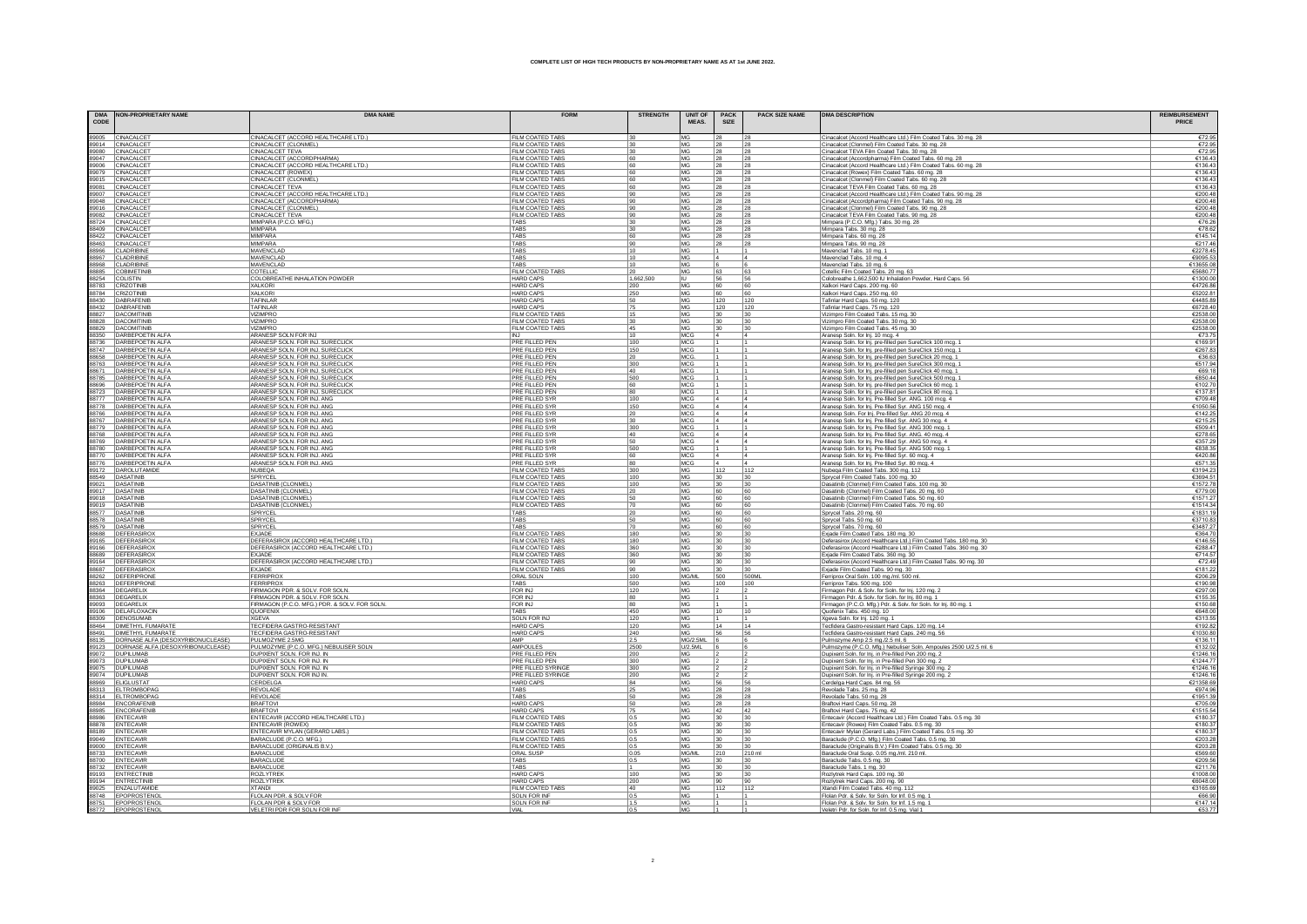| <b>DMA</b><br>CODE | <b>NON-PROPRIETARY NAME</b>                              | <b>DMA NAME</b>                                                                     | <b>FORM</b>                                    | <b>STRENGTH</b> | <b>UNIT OF</b><br>MEAS.              | <b>PACK</b><br>SIZE | <b>PACK SIZE NAME</b> | <b>DMA DESCRIPTION</b>                                                                                                                                                            | <b>REIMBURSEMENT</b> |
|--------------------|----------------------------------------------------------|-------------------------------------------------------------------------------------|------------------------------------------------|-----------------|--------------------------------------|---------------------|-----------------------|-----------------------------------------------------------------------------------------------------------------------------------------------------------------------------------|----------------------|
|                    | 88773 EPOPROSTENOL                                       | VELETRI PDR FOR SOLN FOR INF                                                        | I VIA                                          | 1.5             | <b>MG</b>                            |                     |                       | Veletri Pdr. for Soln. for Inf. 1.5 mg. Vial 1                                                                                                                                    | €86.8                |
|                    | 89091 ERENUMAB                                           | AIMOVIG SOLN, FOR INJ. IN                                                           | PRE FILLED PEN                                 | 140             | MG                                   |                     |                       | Aimovig Soln. for Inj. in Pre-filled Pen 140 mg.                                                                                                                                  | €452.5               |
|                    | 89090 ERENUMAB                                           | AIMOVIG SOLN. FOR INJ. IN                                                           | PRE FILLED PEN                                 | 70              | MG                                   |                     |                       | Aimovig Soln. for Inj. in Pre-filled Pen 70 mg. 1                                                                                                                                 | €455.3               |
|                    | 88424 ERLOTINIB                                          | TARCEVA                                                                             | <b>TARS</b>                                    | 100             | MG                                   | 30                  | 30                    | Tarceva Tabs. 100 mg. 30                                                                                                                                                          | €1598.9              |
|                    | 88473 ERLOTINIE<br>88411 ERLOTINIE                       | TARCEVA<br>TARCEVA                                                                  | <b>TARS</b><br>TABS                            | 150             | MG <sub></sub><br>MG                 | 30                  | 30<br> 30             | Tarceva Tabs. 150 mg. 30                                                                                                                                                          | €1954.3<br>€448.7    |
|                    | 88474 ERYTHROPOIETIN                                     | EPORATIO SOLN. FOR INJ.                                                             | <b>PRE FILLED SYR</b>                          | 25<br>1.000     | IU/0.5 ML                            |                     | 6 X 0.5 M             | Tarceva Tabs. 25 mg. 30<br>Eporatio Soln. for Inj. in Pre-filled Syringe 1,000 IU/0.5 ml. 6                                                                                       | €32.4                |
|                    | 88479 ERYTHROPOIETIN                                     | EPORATIO SOLN. FOR INJ.                                                             | PRE FILLED SYR                                 | 10,000          | IU/1 ML                              |                     | 6 X 1 ML              | Eporatio Soln. for Inj. in Pre-filled Syringe 10,000 IU/1 ml. 6                                                                                                                   | €324.0               |
|                    | 88720 ERYTHROPOIETIN                                     | RETACRIT SOLN. FOR INJ. IN                                                          | <b>PRE FILLED SYR</b>                          | 1000            | <b>IU/0.3 ML</b>                     |                     |                       | Retacrit Soln. for Inj. in Pre-filled Syr. 1000 iu/0.3 ml. 6                                                                                                                      | €25.9                |
|                    | 88790 ERYTHROPOIETIN                                     | RETACRIT SOLN, FOR INJ. IN                                                          | PRE FILLED SYR                                 | 10000           | <b>IU/1.0 ML</b>                     |                     |                       | Retacrit Soln. for Inj. in Pre-filled Syr. 10000 iu/1.0 ml. 6                                                                                                                     | €244.3               |
|                    | 88475 ERYTHROPOIETIN                                     | EPORATIO SOLN. FOR INJ.                                                             | <b>PRE FILLED SYR</b><br><b>PRE FILLED SYR</b> | 2,000<br>20,000 | IU/0.5ML<br><b>IU/0.5 ML</b>         |                     | 6 X 0.5 ml            | Eporatio Soln. for Inj. in Pre-filled Syringe 2,000 IU/0.5 ml. 6                                                                                                                  | €64.8<br>€81.4       |
|                    | 88653 ERYTHROPOIETIN<br>88480 ERYTHROPOIETIN             | RETACRIT SOLN. FOR INJ. IN<br>EPORATIO SOLN. FOR INJ.                               | <b>PRE FILLED SYR</b>                          | 20,000          | <b>ILI/1 MI</b>                      |                     | 6 X 1 ML              | Retacrit Soln. for Inj. in Pre-filled Syr. 20,000 iu/0.5 ml. 1<br>Eporatio Soln. for Inj. in Pre-filled Syringe 20,000 IU/1 ml. 6                                                 | €921.9               |
|                    | 88476 ERYTHROPOIETIN                                     | EPORATIO SOLN. FOR INJ.                                                             | <b>PRE FILLED SYR</b>                          | 3.000           | IU/0.5 ML                            |                     | $6 \times 0.5$ m      | Eporatio Soln. for Inj. in Pre-filled Syringe 3,000 IU/0.5 ml. 6                                                                                                                  | €97.2                |
|                    | 88679 ERYTHROPOIETIN<br>88482 ERYTHROPOIETIN             | RETACRIT SOLN. FOR INJ. IN                                                          | PRE FILLED SYP                                 | 30,000          | <b>IU/0.75 ML</b><br><b>IU/1 ML</b>  |                     |                       | Retacrit Soln. for Inj. in Pre-filled Syr. 30,000 iu/0.75 ml. 1                                                                                                                   | €122.                |
|                    |                                                          | EPORATIO SOLN. FOR INJ.                                                             | <b>PRE FILLED SYR</b>                          | 30,000          |                                      |                     |                       | Eporatio Soln. for Inj. in Pre-filled Syringe 30,000 IU/1 ml. 4                                                                                                                   | €907.6               |
|                    | 88792 ERYTHROPOIETIN                                     | NEO RECORMON                                                                        | <b>PRE FILLED SYR</b>                          | 30,000          | <b>IU/0.6 ML</b><br>IU/0.6 ML        |                     | 4 X 0.6 MI            | Neo Recormon Pre-filled Syr. 30,000/0.6 ml. 0.6 ml. 4                                                                                                                             | €853.6               |
|                    | 89002 ERYTHROPOIETIN<br>88735 ERYTHROPOIETIN             | NEO RECORMON (ORIGINALIS B.V.) SOLN FOR INJ IN<br>RETACRIT SOLN. FOR INJ. IN        | PRE FILLED SYR<br><b>PRE FILLED SYR</b>        | 30,000<br>3000  | <b>IU/0.9 ML</b>                     |                     | 4 X 0.6 ML            | Neo Recormon (Originalis B.V.) Soln. for Inj. in Pre-filled Syr. 30,000 iu/0.6 ml. 4<br>Retacrit Soln. for Inj. in Pre-filled Syr. 3000 iu/0.9 ml. 6                              | €827.9<br>€73.3      |
|                    | 88477 ERYTHROPOIETIN                                     | EPORATIO SOLN. FOR INJ.                                                             | <b>PRE FILLED SYR</b>                          | 4.000           | IU/0.5 ML                            |                     | 6 X 0.5 ML            | Eporatio Soln. for Inj. in Pre-filled Syringe 4,000 IU/0.5 ml. 6                                                                                                                  | €129.6               |
|                    | 88743 ERYTHROPOIETIN                                     | RETACRIT SOLN. FOR INJ. IN                                                          | PRE FILLED SYP                                 | 4000            | <b>ILI/O 4 MI</b>                    |                     |                       | Retacrit Soln. for Inj. in Pre-filled Syr. 4000 iu/0.4 ml. 6                                                                                                                      | €97.7                |
|                    | 88798 ERYTHROPOIETIN                                     | RETACRIT SOLN, FOR INJ. IN                                                          | PRE FILLED SYR                                 | 40000           | <b>ILI/1 0 MI</b>                    |                     |                       | Retacrit Soln. for Inj. in Pre-filled Syr. 40000 iu/1.0 ml. 1                                                                                                                     | €162.9               |
|                    | 88478 ERYTHROPOIETIN                                     | EPORATIO SOLN. FOR INJ.                                                             | PRE FILLED SYR<br><b>PRE FILLED SYR</b>        | 5,000<br>5000   | <b>IU/0.5 ML</b><br><b>IU/0.5 ML</b> |                     | 6 X 1 ML              | Eporatio Soln. for Inj. in Pre-filled Syringe 5,000 IU/0.5 ml. 6                                                                                                                  | €162.0<br>€122.      |
|                    | 88764 ERYTHROPOIETIN<br>88771 ERYTHROPOIETIN             | RETACRIT SOLN, FOR INJ. IN<br>RETACRIT SOLN. FOR INJ. IN                            | <b>PRE FILLED SYR</b>                          | 6000            | <b>IU/0.6 ML</b>                     |                     |                       | Retacrit Soln, for Ini, in Pre-filled Svr, 5000 iu/0.5 ml, 6<br>Retacrit Soln. for Inj. in Pre-filled Syr. 6000 iu/0.6 ml. 6                                                      | €146.6               |
|                    | 88775 ERYTHROPOIETIN                                     | RETACRIT SOLN. FOR INJ. IN                                                          | <b>PRE FILLED SYR</b>                          | 8000            | <b>IU/0.8 ML</b>                     |                     |                       | Retacrit Soln. for Inj. in Pre-filled Syr. 8000 iu/0.8 ml. 6                                                                                                                      | €195.4               |
|                    | 88278 ERYTHROPOIETIN<br>88275 ERYTHROPOIETIN             | NEO RECORMON PREFILLED 0.3ML                                                        | SYRINGE                                        | 10000           | <b>ILI/O GMI</b>                     |                     |                       | Neo Recormon Pre-filled 0.3 ml. Syringe 10000 iu/0.6 ml. 6                                                                                                                        | £437.2               |
|                    |                                                          | NEO RECORMON PREFILLED 0.3ML                                                        | SYRING                                         | 2000            | IU/0.3ML                             |                     |                       | Neo Recormon Prefilled 0.3 ml. Syringe 2000 iu/0.3 ml. 6                                                                                                                          | 696s                 |
|                    | 88276 ERYTHROPOIETIN                                     | NEO RECORMON PREFILLED 0.3ML                                                        | <b>SYRINGE</b><br><b>SYRING</b>                | 3000            | <b>IU/0.3ML</b>                      |                     |                       | Neo Recormon Prefilled 0.3 ml. Syringe 3000 iu/0.3 ml. 6                                                                                                                          | €146.2               |
|                    | 88281 ERYTHROPOIETIN<br>88273 ERYTHROPOIETIN             | NEO RECORMON PRE-FILLED<br>NEO RECORMON PREFILLED 0.3ML                             | <b>SYRINGE</b>                                 | 4000<br>500     | IU/0.3ML                             |                     |                       | Neo Recormon Pre-filled Syr. 4000 iu 6<br>Neo Recormon Prefilled 0.3 ml. Syringe 500 iu/0.3 ml. 6                                                                                 | €196.0<br>€23.4      |
|                    | 88277 ERYTHROPOIETIN                                     | NEO RECORMON PREFILLED 0.3ML                                                        | <b>SYRINGE</b>                                 | 5000            | <b>IU/0.3ML</b>                      |                     |                       | Neo Recormon Pre-filled 0.3 ml Syringe 5000 iu/0.3 ml. 6                                                                                                                          | €227.4               |
|                    | 88282 ERYTHROPOIETIN<br>88245 ETANERCEPT                 | NEO RECORMON PRE-FILLED                                                             | SYRINGE                                        | 6000            |                                      |                     |                       | Neo Recormon Pre-filled Syr. 6000 iu 6                                                                                                                                            | €277.5               |
|                    |                                                          | ENBREL (MYCLIC) SOLN. FOR INJ. PRE-FILLED                                           | PEN                                            |                 | MG                                   |                     |                       | Enbrel (Myclic) Soln. for Inj. Pre-filled Pen 50 mg.                                                                                                                              | €810.3               |
|                    | 88039 ETANERCEP                                          | <b>ENBREL</b>                                                                       | POWDER AND SOLVENT FOR SOLN FOR IN 25          |                 | MG                                   |                     |                       | Enbrel Powder and Solvent for Soln. for Inj. 25 mg. 4                                                                                                                             | €405.                |
|                    | 88863 ETANERCEPT                                         | ENBREL (MYCLIC) SOLN FOR INJ IN                                                     | PRE FILLED PEN                                 |                 | MG                                   |                     |                       | Enbrel (MYCLIC) Soln. for Inj. in Pre-filled Pen 25 mg. 4                                                                                                                         | €405                 |
| 88862              | 89170 ETANERCEPT<br><b>ETANERCEPT</b>                    | ERELZI SOLN. FOR INJ. IN<br>BENEPALI SOLN FOR INJ IN                                | PRE FILLED PEN<br>PRE FILLED SYRINGE           | 50<br>25        | MG/1.0 ML<br>MG                      |                     |                       | Erelzi Soln. for Inj. in Pre-filled Pen 50 mg/1.0 ml. 4<br>Benepali Soln. for Inj. in Pre-filled Syringe 25 mg. 4                                                                 | €646.<br>€278.       |
|                    | 88635 ETANERCEPT                                         | BENEPALI SOLN. FOR INJ. IN                                                          | PREFILLED PEN                                  | 50              | MG                                   |                     |                       | Benepali Soln. for Inj. in Pre-filled Pen 50 mg. 4                                                                                                                                | €557.                |
| 88246              | <b>ETANERCEP</b>                                         | ENBREL PDR. & SOLV. FOR PAED USE                                                    | <b>SOLN FOR INJ</b>                            | 10              | MG                                   | <b>4</b>            |                       | Enbrel Pdr. & Solv. for Soln. for Inj. for Paed. Use 10 mg. 4                                                                                                                     | €171.                |
|                    | 88095 ETANERCEPT                                         | ENBREL PAED. SOLN. FOR INJ. PRE-FILLED                                              | SYRINGE                                        | 25              | MG                                   |                     |                       | Enbrel Paed. Soln. for Inj. Pre-filled Syr. 25 mg. 4                                                                                                                              | €524                 |
| 88098              | <b>ETANERCEP</b>                                         | ENBREL SOLN FOR INJ PRE-FILLED                                                      | SYRING                                         | 25              | MG                                   |                     |                       | Enbrel Soln. for Inj. Pre-Filled Syr. 25 mg. 4                                                                                                                                    | €405                 |
|                    | 88640 ETANERCEP<br>88099 ETANERCEP                       | BENEPALI SOLN. FOR INJ. IN PREFILLED                                                | <b>SYRING</b><br><b>SYRING</b>                 | 50              | MG<br>MG                             |                     |                       | Benepali Soln. for Inj. in Pre-filled Syr. 50 mg. 4                                                                                                                               | €557.<br>€810.       |
|                    | 88206 ETOPOSIDE                                          | ENBREL SOLN FOR INJ PRE-FILLED<br><b>VEPESID</b>                                    | CAPS                                           | 50<br>100       | MG                                   | 10                  | 10                    | Enbrel Soln. for Inj. Pre-Filled Syr. 50 mg. 4<br>Vepesid Caps. 100 mg. 10                                                                                                        | €125.                |
| 88205              | <b>ETOPOSIDE</b>                                         | VEPESID                                                                             | CAPS                                           | 50              | MG                                   | 20                  | 20                    | Vepesid Caps. 50 mg. 20                                                                                                                                                           | €143.2               |
|                    | 88305 EVEROLIMUS                                         | <b>AFINITOR</b>                                                                     | TABS                                           | 10              | MG                                   | 30                  | 30                    | Afinitor Tabs. 10 mg. 30                                                                                                                                                          | €2882.9              |
|                    | 88009 EVEROLIMUS                                         | <b>AFINITOR</b>                                                                     | TABS                                           | 2.5             | MG                                   | 30                  | 30                    | Afinitor Tabs. 2.5 mg. 30                                                                                                                                                         | €1286.3              |
|                    | 88304 EVEROLIMUS                                         | <b>AFINITOR</b>                                                                     | TABS                                           | 15              | MG                                   | 30                  | 30                    | Afinitor Tabs. 5 mg. 30                                                                                                                                                           | €2104.4              |
|                    | 88993 EVOLOCUMAE<br>88252 FIDAXOMICIN                    | REPATHA SOLN FOR INJ SURECLICK<br>DIFICLIR                                          | PRE FILLED PEN<br>FILM COATED TABS             | 140<br>200      | MG<br>MG                             |                     |                       | Repatha Soln. for Inj. Pre-filled Pen SureClick 140 mg. 2<br>Dificlir Film Coated Tabs. 200 mg. 20                                                                                | €419.<br>€1576.6     |
| 89127              | FIDAXOMICIN                                              | DIFICLIR GRANULES FOR                                                               | <b>ORAL SUSP</b>                               | 40              | MG/ML                                |                     | 1 X 7.7 G. BOTTLE     | Dificlir Granules for Oral Susp. 40 mg./ml. 7.7 G. Bottle 1                                                                                                                       | €1596                |
|                    | 89060 FILGOTINIB                                         | <b>JYSELECA</b>                                                                     | FILM COATED TABS                               | 200             | MG                                   |                     |                       | Jyseleca Film Coated Tabs. 200 mg. 30                                                                                                                                             | €1030.7              |
|                    | 89059 FILGOTINIE                                         | <b>JYSELECA</b>                                                                     | FILM COATED TABS                               | 100             | MG                                   |                     |                       | Jyseleca Film Coated Tabs. 100 mg. 30                                                                                                                                             | €1030.7              |
|                    | 88537 FILGRASTIN                                         | NIVESTIM SOLN FOR INJ/INF                                                           | PRE FILLED SYR                                 | 12              | MU/0.2 ML 5                          |                     | 5 X 0.2 ML PACK       | Nivestim Soln. for Inj./Inf. Pre-filled Syr. 12 MU/0.2 ml. 0.2 ml. Pack 5                                                                                                         | €188.8               |
|                    | 88744 FILGRASTIM                                         | RATIOGRASTIM SOLN. FOR INJ. & CONC. FOR SOLN. FOR INF.<br>NIVESTIM SOLN FOR INJ/INF | PRE FILLED SYR<br>PRE FILLED SYP               | 30<br>30        | MIU/0.5 ML 5<br>MU/0.5 ML 5          |                     | 5 X 0.5 ML PACK       | Ratiograstim 30 MIU/0.5 ml. Soln. for Inj. & Conc. for Soln. for Inf. Pre-filled Syr. 5<br>Nivestim Soln. for Inj./Inf. Pre-filled Syr. 30 MU/0.5 ml. 0.5 ml. Pack 5              | €411<br>€234.3       |
|                    | 88538 FILGRASTIM                                         | TEVAGRASTIM SOLN. FOR INJ. OR INFUSION                                              | <b>PRE FILLED SYF</b>                          | 30              | <b>MIU/0.5 ML</b>                    |                     | $5 \times 0.5$ ML.    | Tevagrastim Soln. for Inj. or Infusion 30 MIU/0.5 ml. 0.5 ml. Pre-filled Syr. 5                                                                                                   | €234.                |
|                    | 88745 FILGRASTIM                                         | RATIOGRASTIM SOLN. FOR INJ. & CONC. FOR SOLN. FOR INF.                              | PRE FILLED SYR                                 | 48              | MIU/0.8 ML 5                         |                     |                       |                                                                                                                                                                                   | €656.2               |
|                    |                                                          | NIVESTIM SOLN FOR INJ/INF                                                           | PRE FILLED SYP                                 | 48              | MU/0.5 ML 5                          |                     | 5 X 0.5 ML PACK       | Ratiograstim 48 MIU/0.8 ml. Soln. for lnj. & Conc. for Soln. for lnf. Pre-filled Syr. 5 Nivestim Soln. for lnj./lnf. Pre-filled Syr. 48 MU/0.5 ml. 0.5 ml. Pack 5                 | €368.                |
|                    | 88539 FILGRASTIM<br>88544 FILGRASTIM<br>88568 FILGRASTIM | TEVAGRASTIM SOLN FOR INJ OR INFUSION                                                | PRE FILLED SYR                                 | 48              | MIU/0.8 ML 5                         |                     | 5 X 0.8 ML            | Tevagrastim Soln. for Inj. or Infusion 48 MIU/0.8 ml. 0.8 ml. Pre-filled Syr. 5                                                                                                   | €368.                |
|                    |                                                          | ACCOFIL SOLN. FOR INJ./INF. IN PRE-FILLED                                           | <b>SYRINGE</b>                                 | 30              | MU/0.5 ML 5                          |                     | 0.5 ML. X 5           | Accofil Soln. for Inj./Inf. in Pre-filled Syringe 30 MU/0.5 ml. 0.5 ml. 5                                                                                                         | €234.3               |
|                    | 88126 FILGRASTIN                                         | NEUPOGEN SINGLEJECT<br>NEUPOGEN SINGLEJECT                                          | SYRING<br><b>SYRING</b>                        | 30              |                                      |                     |                       | Neupogen Singleject Syr. 30 MU 1                                                                                                                                                  | €53.5<br>€267.8      |
|                    | 88128 FILGRASTIM<br>88184 FILGRASTIM                     | GRASTOFIL SOLN. FOR INJ./INF. IN PRE-FILLED                                         | <b>SYRINGE</b>                                 | 30/0.5          | MU/ML                                |                     | 0.5 ML. X 5           | Neupogen Singleject Syr. 30 MU 5                                                                                                                                                  | €234.3               |
|                    | 88569 FILGRASTIN                                         | ACCOFIL (ACCORD HEALTHCARE LTD.) SOLN. FOR INJ./INF. IN PRE-FILLED                  | <b>SYRINGE</b>                                 | 48              | MU/0.5 ML                            |                     | $0.5$ ML. $X$ 5       | Grastofil Soln. for Inj./Inf. in Pre-filled Syringe 30 MU/0.5 ml. 0.5 ml. 5<br>Accofil (Accord Healthcare Ltd.) Soln. for Inj./Inf. in Pre-filled Syringe 48 MU/0.5 ml. 0.5 ml. 5 | €368.1               |
|                    | 88127 FILGRASTIM                                         | NEUPOGEN SINGLEJECT                                                                 | <b>SYRINGE</b>                                 | 48              | MU.                                  |                     |                       | Neupogen Singleject Syr. 48 MU 1                                                                                                                                                  | €84.1                |
|                    | 88129 FILGRASTIN                                         | NEUPOGEN SINGLEJECT                                                                 | <b>SYRINGE</b>                                 | 48              | MU                                   |                     |                       | Neupogen Singleiect Syr. 48 MU 5                                                                                                                                                  | €420.8               |
|                    | 88188 FILGRASTIM                                         | GRASTOFIL SOLN. FOR INJ./INF. IN PRE-FILLED                                         | <b>SYRINGE</b>                                 | 48/0.5          | <b>MUMI</b>                          |                     | 0.5 ML. X 5           | Grastofil Soln. for Inj./Inf. in Pre-filled Syringe 48 MU/0.5 ml. 0.5 ml. 5                                                                                                       | €368                 |
|                    | 88120 FILGRASTIM<br>88407 FINGOLIMOD                     | NEUPOGEN 1ML<br><b>GILENYA</b>                                                      | I VIAL                                         | 30<br>0.5       | MU<br>MG                             | 28                  |                       | Neupogen 1 ml. Vial 30 MU 5                                                                                                                                                       | €240.8<br>€1659.7    |
|                    | 88247 FLUDARABINI                                        | <b>FLUDARA ORA</b>                                                                  | HARD CAP<br><b>TABS</b>                        | 10              | <b>MG</b>                            | 15                  | 28<br> 15             | Gilenya Hard Caps. 0.5 mg. 28<br>Fludara Oral Tabs. 10 mg. 15                                                                                                                     | €370.1               |
|                    | 88249 FLUDARABINE                                        | <b>FLUDARA ORAL</b>                                                                 | <b>TABS</b>                                    | 10              | <b>MG</b>                            | 20                  | 120                   | Fludara Oral Tabs. 10 mg. 20                                                                                                                                                      | €484.8               |
|                    | 88465 FOLLITROPIN ALFA                                   | GONAL F PDR. AND SOLV. FOR SOLN                                                     | <b>FOR IN.</b>                                 | 75              | I II J                               |                     |                       | Gonal F Pdr. and Solv. for Soln. for Inj. 75 iu 1                                                                                                                                 | €18.5                |
|                    | 88434 FOLLITROPIN ALFA                                   | BEMFOLA SOLN FOR INJ IN PRE-FILLED                                                  | PEN                                            | 150             | IU.                                  |                     |                       | Bemfola Soln. for Inj. in Pre-filled Pen 150 IU                                                                                                                                   | €48.9                |
|                    | 88436 FOLLITROPIN ALFA                                   | BEMFOLA SOLN FOR INJ IN PRE-FILLED                                                  | PEN                                            | 225             | IU.                                  |                     |                       | Bemfola Soln. for Inj. in Pre-filled Pen 225 IU 1                                                                                                                                 | €73.9                |
|                    | 88469 FOLLITROPIN ALFA<br>88437 FOLLITROPIN ALFA         | GONAL F SOLN FOR INJ PRE-FILLED                                                     | PFN<br>PFN                                     | 300             | m<br>IU                              |                     |                       | Gonal F Soln. for Inj. Pre-filled Pen 300 iu 1                                                                                                                                    | 6776<br><b>E679</b>  |
|                    | 88438 FOLLITROPIN ALFA                                   | BEMFOLA SOLN FOR INJ IN PRE-FILLED<br>BEMFOLA SOLN FOR INJ IN PRE-FILLED            | <b>PEN</b>                                     | 300<br>450      | IU.                                  |                     |                       | Bemfola Soln. for Inj. in Pre-filled Pen 300 IU 1<br>Bemfola Soln. for Inj. in Pre-filled Pen 450 IU 1                                                                            | €101.8               |
|                    | 88470 FOLLITROPIN ALFA                                   | GONAL F SOLN, FOR INJ. PRE-FILLED                                                   | <b>PEN</b>                                     | 450             | IU.                                  |                     |                       | Gonal F Soln. for Inj. Pre-filled Pen 450 iu 1                                                                                                                                    | €116.3               |
|                    | 88433 FOLLITROPIN ALFA                                   | BEMFOLA SOLN FOR INJ IN PRE-FILLED                                                  | <b>PEN</b>                                     | 75              | IU                                   |                     |                       | Bemfola Soln. for Inj. in Pre-filled Pen 75 IU 1                                                                                                                                  | €16.2                |
|                    | 88471 FOLLITROPIN ALFA                                   | GONAL F SOLN. FOR INJ. PRE-FILLED                                                   | PEN                                            | 900             | ш                                    |                     |                       | Gonal F Soln. for Inj. Pre-filled Pen 900 iu 1                                                                                                                                    | €320.9               |
|                    | 88485 FOLLITROPIN ALFA                                   | GONAL F (P.C.O. MFG.) SOLN. FOR INJ.                                                | PRE FILLED PEN                                 | 900             |                                      |                     |                       | Gonal F (P.C.O. Mfg.) Soln. for Inj. Pre-filled Pen 900 iu 1                                                                                                                      | €311.3               |
|                    | 89186 FOLLITROPIN ALFA<br>89187 FOLLITROPIN ALFA         | OVALEAP<br>OVALEAP                                                                  | <b>SOLN FOR INJ</b><br><b>SOLN FOR INJ</b>     | 300<br>450      | IU/0.5 ML<br><b>IU/0.75 ML</b>       |                     |                       | Ovaleap Soln. for Inj. 300 IU/0.5 mL. 1<br>Ovaleap Soln. for Inj. 450 IU/0.75 mL. 1                                                                                               | €67.2<br>€100.8      |
|                    | 89188 FOLLITROPIN ALFA                                   | OVALEAP                                                                             | SOLN FOR IN.                                   | 900             | <b>ILI/1 5 MI</b>                    |                     |                       | Ovaleap Soln. for Inj. 900 IU/1.5 mL. 1                                                                                                                                           | €200.4               |
|                    | 89026 FOLLITROPIN ALFA AND LUTROPIN ALFA                 | PERGOVERIS SOLN. FOR INJ. IN                                                        | PRE FILLED PEN                                 | $300 + 150$     | <b>ILI/O 48 MI</b>                   |                     |                       | Pergoveris Soln. for Inj. in Pre-filled Pen (300 IU + 150 IU)/0.48 mL. 1                                                                                                          | €147 S               |
|                    | 88839 FOLLITROPIN ALFA AND LUTROPIN ALFA                 | PERGOVERIS SOLN FOR INJ IN                                                          | PRE FILLED PEN                                 | 900/450         | <b>IU/1.44ML</b>                     |                     |                       | Pergoveris Soln. for Inj. in Pre-filled Pen 900 iu/450 iu 1.44 mL 1                                                                                                               | €443.9               |
|                    | 89173 FOLLITROPIN ALFA AND LUTROPIN ALFA                 | PERGOVERIS SOLN. FOR INJ. IN                                                        | PRE FILLED PEN                                 | $450 + 225$     | <b>IU/0.72 ML</b>                    |                     |                       | Pergoveris Soln. for Inj. in Pre-filled Pen (450 IU + 225 IU) 0.72 mL. 1                                                                                                          | €221.9               |
|                    | 88761 FOLLITROPIN BETA                                   | PUREGON (P.C.O. MFG.) SOLN. FOR INJ.                                                | CARTRIDGE<br><b>CARTRIDGE</b>                  | 600<br>600      | <b>IU/0.72 ML</b>                    |                     |                       | Puregon (P.C.O. Mfg.) Soln. for Inj. Cartridge 600 iu 1                                                                                                                           | €203.0<br>€179.0     |
|                    | 88820 FOLLITROPIN BETA<br>88833 FOLLITROPIN BETA         | PUREGON (ORIGINALIS B.V.) SOLN. FOR INJ<br>PUREGON (ORIGINALIS B.V.) SOLN. FOR INJ. | <b>CARTRIDGE</b>                               | 900             | <b>IU/1.08 ML</b>                    |                     |                       | Puregon (Originals B.V.) Soln. for Inj. Cartridge 600 iu/0.72 ml. 1<br>Puregon (Originalis B.V.) Soln. for Inj. Cartridge 900 iu/1.08 ml. 1                                       | €269.                |
|                    | 88762 FOLLITROPIN BETA                                   | PUREGON (P.C.O. MFG.) SOLN. FOR INJ.                                                | CARTRIDGE                                      | 900             | $\mathbb{H}$                         |                     |                       | Puregon (P.C.O. Mfg.) Soln. for Inj. Cartridge 900 iu 1                                                                                                                           | €300.2               |
|                    | 88930 FOLLITROPIN DELTA                                  | REKOVELLE (1 MULTIDOSE CARTRIDGE + 3 PEN INJ. NEEDLES)                              | SOLN FOR IN.                                   | 12              | MCG/0.36ML 1                         |                     | PACK1                 | Rekovelle Soln. for Inj. 12 mcg./0.36 mL. (1 Multidose Cartridge + 3 Pen Inj. Needles) Pack 1                                                                                     | €76.2                |
|                    | 88931 FOLLITROPIN DELTA                                  | REKOVELLE (1 MULTIDOSE CARTRIDGE + 6 PEN INJ. NEEDLES)                              | SOLN FOR INJ                                   |                 | MCG/1.08ML 1                         |                     | PACK <sub>1</sub>     | Rekovelle Soln. for Inj. 36 mcg./1.08 mL. (1 Multidose Cartridge + 6 Pen Inj. Needles) Pack 1                                                                                     | €228.6               |
|                    |                                                          |                                                                                     |                                                |                 |                                      |                     | DACK                  |                                                                                                                                                                                   | £457                 |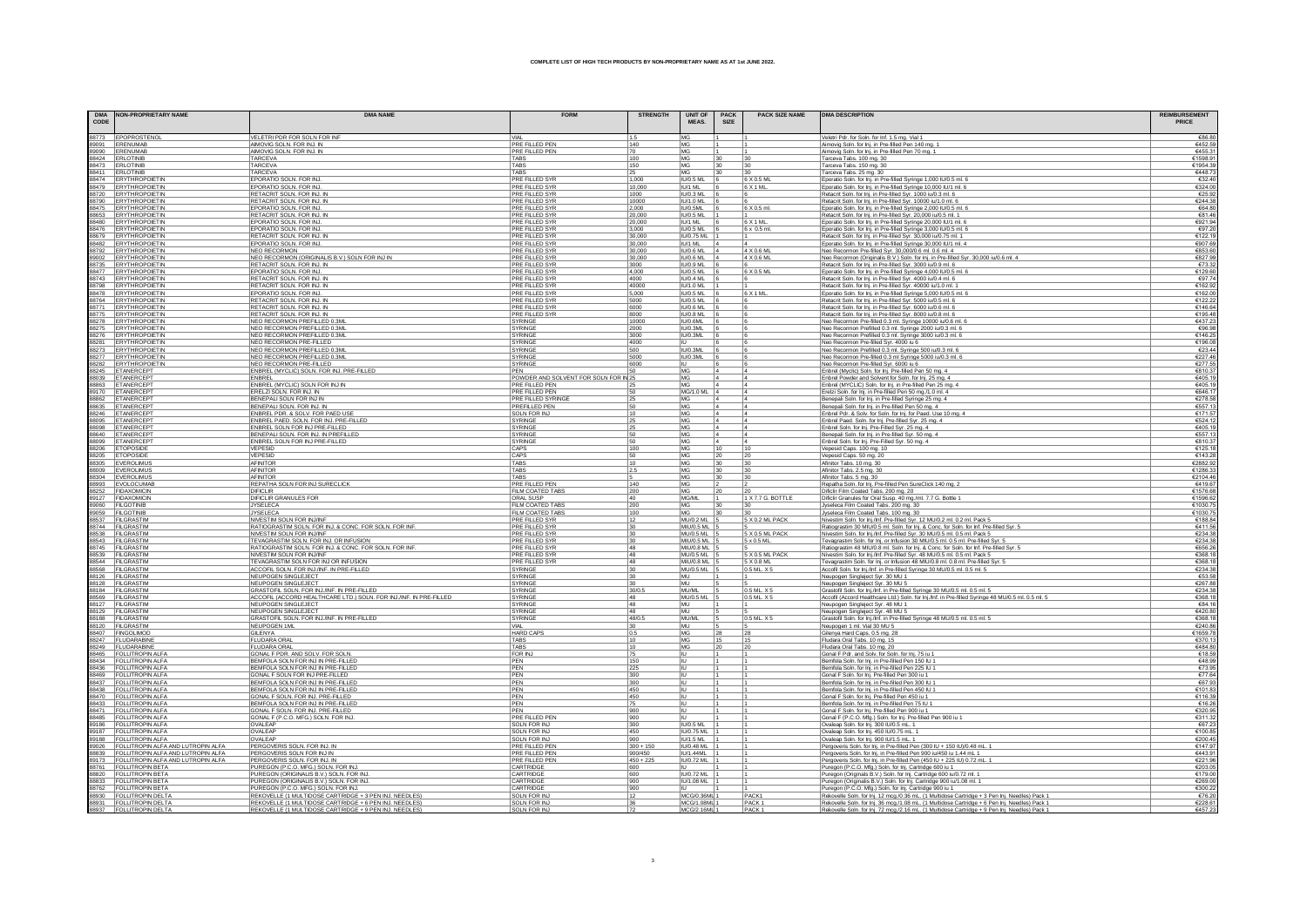| <b>DMA</b><br>$\texttt{CODE}$ | <b>NON-PROPRIETARY NAME</b>                                          | <b>DMA NAME</b>                                                                                  | <b>FORM</b>                                    | <b>STRENGTH</b>    | <b>UNIT OF</b><br><b>MEAS</b> | <b>PACK</b><br>SIZE | <b>PACK SIZE NAME</b>         | <b>DMA DESCRIPTION</b>                                                                                                                                     | <b>REIMBURSEMENT</b>     |
|-------------------------------|----------------------------------------------------------------------|--------------------------------------------------------------------------------------------------|------------------------------------------------|--------------------|-------------------------------|---------------------|-------------------------------|------------------------------------------------------------------------------------------------------------------------------------------------------------|--------------------------|
|                               | 89109 FREMANEZUMAB                                                   | AJOVY SOLN, FOR INJ. IN                                                                          | PRE FILLED PEN                                 | 225                | IMG.                          |                     |                               | Ajovy Soln. for Inj. in Pre-filled Pen 225 mg. 1                                                                                                           | €432.0                   |
|                               | 89094 FREMANEZUMAB                                                   | AJOVY SOLN. FOR INJ. IN                                                                          | PRE FILLED SYRING                              | 225                | MG                            |                     |                               | Ajovy Soln. for lnj. in Pre-filled Syringe 225 mg. 1<br>Fulvestrant (Accord Healthcare Ltd.) Soln. for lnj. in Pre-filled Syr. 250 mg./5 ml. 2             | €432.0                   |
|                               | 89121 FULVESTRANT                                                    | FULVESTRANT (ACCORD HEALTHCARE LTD.) SOLN. FOR INJ. IN                                           | PRE FILLED SYR                                 | 250                | MG/5ML                        |                     | 2X5ML                         |                                                                                                                                                            | €231.9                   |
|                               | 88501 FULVESTRANT<br>89054 FULVESTRAN                                | FASLODEX SOLN FOR INJ                                                                            | PRE FILLED SYR<br><b>PRE FILLED SYF</b>        | 250<br>250         | MG/5 ML<br>MG/5ML             |                     | $2$ X 5 ML<br>2 X 5 ML        | Faslodex Soln. for Inj. Pre-Filled Syr. 250 mg./5 ml. 5 ml. 2                                                                                              | €349.6<br>€231.9         |
|                               | 89030 FULVESTRAN                                                     | FULVESTRANT TEVA SOLN. FOR INJ.<br>FASLODEX (ORIGINALIS B.V.) SOLN FOR INJ                       | <b>PRE FILLED SYF</b>                          | 250                | MG/5ML                        |                     | $2 \times 5$ ML               | Fulvestrant Teva Soln. for Inj. in Pre-filled Syr. 250 mg./5 ml. 2<br>Faslodex (Originalis B.V.) Soln. for Inj. Pre-filled Syr. 250 mg./5 ml. 5 ml. 2      | €339.2                   |
|                               | 89041 FULVESTRAN                                                     | FULVESTRANT (ROWEX) SOLN FOR INJ                                                                 | <b>PRE FILLED SYF</b>                          | 250                | <b>MG/ML</b>                  |                     | $2 \times 5$ MI               | Fulvestrant (Rowex) Soln. for Inj. Pre-filled Syr. 250 mg./ml. 5 ml. 2                                                                                     | €231.9                   |
|                               | 88793 FULVESTRANT                                                    | FASLODEX (P.C.O. MFG.) FOR INJ FOR                                                               | <b>PREFILLED SYR</b>                           | 250                | MG/5ML                        |                     | $2 \times 5$ MI               | Faslodex (P.C.O. Mfg.) for Inj. for Pre-filled Syr. 250 mg/5 ml. 5 ml. 2                                                                                   | €339.2                   |
|                               | 88935 FUMARIC ACID DERIVATIVES, COMBINATIONS                         | SKILARENCE                                                                                       | <b>GASTRO RESISTANT TABS</b>                   | 120                | <b>MG</b>                     | 180                 | 180                           | Skilarence Gastro Resistant Tabs. 120 mg. 180                                                                                                              | €403.7                   |
|                               | 88934 FUMARIC ACID DERIVATIVES, COMBINATIONS                         | SKILARENCE                                                                                       | <b>GASTRO RESISTANT TABS</b>                   | 120                | MG                            | 90                  | 90                            | Skilarence Gastro Resistant Tabs. 120 mg. 90                                                                                                               | €202.1                   |
|                               | 8933 FUMARIC ACID DERIVATIVES, COMBINATIONS<br>89169 GALCANEZUMAB    | SKILARENCE<br>EMGALITY SOLN FOR INJ. IN                                                          | <b>GASTRO RESISTANT TABS</b><br>PRE FILLED PEN | 30<br>120          | MG<br>MG                      | 42                  | 42                            | Skilarence Gastro Resistant Tabs. 30 mg. 42                                                                                                                | €90.7<br><b>€414</b> 0   |
|                               | 38524 GEFITINIB                                                      | <b>IRESSA</b>                                                                                    | TARS                                           | 250                | MG.                           | 30                  |                               | Emgality Soln. for Inj. in Pre-filled Pen 120 mg.<br>IRESSA Tabs. 250 mg. 30                                                                               | €2120.3                  |
|                               | 88575 GLATIRAMER ACETATE                                             | COPAXONE SOLN FOR INJ                                                                            | <b>PRE FILLED SYF</b>                          | 20                 | MG/M                          | 28                  | 28 X 1 M                      | Copaxone Soln. for Inj. 20 mg./ml. 1 ml. 28                                                                                                                | €916.3                   |
|                               | 88580 GLATIRAMER ACETATE<br>88884 GLATIRAMER ACETATE                 | COPAXONE SOLN FOR INJ 1 ML<br>BRABIO SOLN FOR INJ,                                               | PRE FILLED SYR                                 | $\frac{40}{40}$    | MG/ML                         | $\frac{12}{2}$      |                               | Copaxone Soln. for Inj., Pre-filled Syr. 40 mg./ml. 1 ml. 12                                                                                               | €916.3                   |
|                               |                                                                      |                                                                                                  | <b>PRE FILLED SYR</b>                          |                    | MG/ML                         | 12                  | 12 X 1 ML                     | Brabio Soln. for Inj., Pre-filled Syr. 40 mg./ml. 1 ml. 12                                                                                                 | €557.5                   |
|                               | 88774 GLATIRAMER ACETATE                                             | BRABIO SOLN FOR INJ.<br><b>RAVICTI</b>                                                           | <b>PREFILLED SYR</b>                           | 20<br>1.1          | MG/ML<br>G/ML                 | 28                  | 28 X 1 ML<br>1 X 25 ML BOTTLE | Brabio Soln. for Inj., Pre-filled Syr. 20 mg./ml. 1 ml. 28                                                                                                 | €557.5<br>€185.0         |
|                               | 88894 GLYCEROL PHENYLBUTYRATE<br>88512 GOLIMUMAB                     | SIMPONI SOLN FOR INJ                                                                             | ORAL LIQUID<br>PRE FILLED PEN                  | 50                 | <b>MG/0.5 ML</b>              |                     | 1 X 0.5 ML                    | Ravicti Oral Liquid 1.1 G./ml. 25 ml. Bottle<br>Simponi Soln. for Inj. Pre-Filled Pen 50 mg./0.5 ml. 0.5 ml. 1                                             | €971.2                   |
|                               | 89096 GOLIMUMAB                                                      | SIMPONI (ORIGINALIS B.V.) SOLN. FOR INJ. IN                                                      | PRE FILLED PEN                                 | 100                | MG.                           |                     |                               | Simponi (Originalis B.V.) Soln. for Inj. in Pre-filled Pen 100 mg.                                                                                         | €1052.8                  |
|                               | 88900 GOLIMUMAE                                                      | SIMPONI (ORIGINALIS B.V.) SOLN. FOR INJ. IN                                                      | PRE FILLED PEN                                 | 50                 | MG/0.5 ML                     |                     | $1 \times 0.5$ ML             | Simponi (Originalis B.V.) Soln. for Inj. in Pre-filled Pen 50 mg./0.5 ml. 0.5 ml. 1                                                                        | 6942                     |
|                               | 89020 GOLIMUMAE                                                      | SIMPONI (ORIGINALIS B.V.) SOLN. FOR INJ. IN                                                      | <b>PRE FILLED SYR</b>                          | 50                 | MG/0.5 ML                     |                     | 1 X 0 5 MI                    | Simponi (Originalis B.V.) Soln. for Inj. in Pre-filled Syr. 50 mg./0.5 ml. 0.5 ml. 1                                                                       | £962.5                   |
|                               | 38513 GOLIMUMAB                                                      | SIMPONI SOLN FOR INJ                                                                             | PRE FILLED SYR                                 | 50                 | MG/0.5 ML                     |                     | 1 X 0.5 ML                    | Simponi Soln. for Inj. Pre-Filled Syr. 50 mg./0.5 ml. 0.5 ml.                                                                                              | €992.2                   |
| 88994                         | <b>GOLIMUMAE</b><br>88331 GOLIMUMAB                                  | SIMPONI (P.C.O. MFG.) SOLN FOR INJ IN<br>SIMPONI SOLN FOR INJ IN                                 | <b>PRE FILLED SYR</b><br><b>PREFILLED PEN</b>  | 50<br>100          | <b>MG/0.5 ML</b><br>MG/ML     |                     | 1 X 0.5 M<br>1 X 1 ML         | Simponi (P.C.O. Mfa.) Soln, for Ini, in Pre-filled Svr, 50 ma./0.5 ml, 0.5 ml, 1                                                                           | €962.5<br>€1085.40       |
| 88962                         | <b>GOSERELIN</b>                                                     | ZOLADEX LA (IMED HEALTHCARE LTD.)                                                                | <b>IMPLANT</b>                                 | 10.8               | MG                            |                     |                               | Simponi Soln. for Inj. in Pre-filled Pen 100 mg./ml. 1 ml. 1<br>Zoladex LA (iMED Healthcare Ltd.) Implant 10.8 mg. 1                                       | €328.5                   |
|                               | 88392 GOSERELIN                                                      | ZOLADEX LA (P.C.O. MFG.                                                                          | <b>IMPI ANT</b>                                | 10.8               | MG                            |                     |                               | Zoladex LA (P.C.O. Mfg.) Implant 10.8 mg. 1                                                                                                                | €328.6                   |
|                               | 88000 GOSERELIN                                                      | ZOLADEX (IMED HEALTHCARE LTD.)                                                                   | IMPI ANT                                       | 3.6                | MG                            |                     |                               | Zoladex (iMED Healthcare Ltd.) Implant 3.6 mg. '                                                                                                           | €112.4                   |
|                               | 88325 GOSERELIN                                                      | ZOLADEX (P.C.O. MFG.)                                                                            | <b>IMPLANT</b>                                 | 3.6                | MG                            |                     |                               | Zoladex (P.C.O. Mfg.) Implant 3.6 mg. 1                                                                                                                    | €113.                    |
| 88231                         | <b>GOSERELIN</b>                                                     | ZOLADEX LA DEPOT                                                                                 | <b>SYRINGE</b><br><b>SYRINGE</b>               | 10.8               | MG                            |                     |                               | Zoladex LA Depot Syr. 10.8 mg. 1                                                                                                                           | €222.                    |
|                               | 88230 GOSERELIN<br>88939 GUSELKUMAE                                  | ZOLADEX DEPOT<br>TREMFYA                                                                         | SOLN FOR INJ IN PRE FILLED PEN                 | 3.6<br>100         | MG<br>MG                      |                     |                               | Zoladex Depot Syr. 3.6 mg. 1<br>Tremfya Soln. for Inj. in Pre-filled Pen 100 mg. 1                                                                         | €76.5<br>€2205.8         |
|                               | 88406 HISTRELIN                                                      | VANTAS                                                                                           | <b>IMPI ANT</b>                                | 50                 | MG                            |                     |                               | Vantas Implant 50 Mg. Pack 1                                                                                                                               | €1334.8                  |
|                               | 88398 HUMAN MENOPAUSAL GONADOTROPHIN                                 | MENOPUR PDR. & SOLV. FOR                                                                         | SOLN FOR IN.                                   | 1200               | ШT                            |                     |                               | Menopur Pdr. & Solv. for Soln. for Inj. 1200 IU 1                                                                                                          | €341.                    |
|                               | 88397 HUMAN MENOPAUSAL GONADOTROPHIN                                 | MENOPUR PDR. & SOLV. FOR                                                                         | SOLN FOR IN.                                   | 600                | IU.                           |                     |                               | Menopur Pdr. & Solv. for Soln. for Inj. 600 IU 1                                                                                                           | €170.7                   |
|                               | 89055 HUMAN MENOPAUSAL GONADOTROPHIN                                 | MENOPUR (P.C.O. MFG.) PDR. & SOLV. FOR                                                           | SOLN FOR INJ                                   | 600                |                               |                     |                               | Menopur (P.C.O. Mfg.) Pdr. & Solv. for Soln. for Inj. 600 IU 1                                                                                             | €165.6                   |
|                               | 88396 HUMAN MENOPAUSAL GONADOTROPHIN                                 | MENOPUR PDR. & SOLV. FOR                                                                         | SOLN FOR INJ                                   | 75                 |                               | 10                  | 10                            | Menopur Pdr. & Solv. for Soln. for Inj. 75 iu 10                                                                                                           | €213.4                   |
|                               | 88835 BRUTINIB<br>88836 BRUTINIE                                     | <b>IMBRUVICA</b><br><b>IMBRUVICA</b>                                                             | FILM COATED TAB:<br>FILM COATED TABS           | 140<br>280         | MG<br>MG                      | 28<br>28            | 28<br>28                      | Imbruvica Film Coated Tabs. 140 mg. 28<br>Imbruvica Film Coated Tabs. 280 mg. 28                                                                           | €1827.2<br>€3652.9       |
| 88837                         | <b>IBRUTINE</b>                                                      | <b>IMBRUVIC</b>                                                                                  | <b>FILM COATED TABS</b>                        | 420                | MG                            | 28                  | 28                            | Imbruvica Film Coated Tabs. 420 mg. 28                                                                                                                     | €5479.                   |
|                               | 88838 BRUTINE                                                        | <b>IMBRUVICA</b>                                                                                 | FILM COATED TABS                               | 560                | MG                            | 28                  | 28                            | Imbruvica Film Coated Tabs. 560 mg. 28                                                                                                                     | €7374.8                  |
| 89122                         | <b>ICATIBAN</b>                                                      | ICATIBANT (ACCORD HEALTHCARE LTD.) SOLN FOR INJ IN                                               | PRE FILLED SYR                                 | 30                 | MG/3ML                        |                     |                               | Icatibant (Accord Healthcare Ltd.) Soln. for Inj. in Pre-filled Syr. 30 mg./3 ml. 1                                                                        | €699.4                   |
|                               | 88148 ICATIBAN                                                       | FIRAZYR SOLN. FOR INJ. IN                                                                        | PRE FILLED SYR                                 | 30                 | MG                            |                     | 1 X 3ML                       | Firazyr Soln. for Inj. in Pre-filled Syringe 30 mg. 10 mg./ml. 3 ml. 1                                                                                     | €1709.7                  |
| 88223<br>88947                | <b>IDARUBICII</b><br><b>IDEBENON</b>                                 | ZAVEDOS                                                                                          |                                                |                    | MG                            |                     |                               | Zavedos Inj. 5 mg. 1                                                                                                                                       | €82.<br>€5971.9          |
| 88299                         | <b>IDELALISE</b>                                                     | RAXONE FILM COATED (RESTRICTED PRESCRIBING TO ROYAL VICTORIA EYE AND EAR HOSPIT. TABS<br>ZYDELIG | FILM COATED TABS                               | 150<br> 100        | MG<br>MG                      | 180<br>60           | 180<br>60                     | Raxone Film Coated Tabs. 150 mg. 180 (Restricted Prescribing to Royal Victoria Eye and Ear Hospital)<br>Zydelig Film Coated Tabs. 100 mg. 60               | €3985.                   |
|                               | 88333 IDELALISIB                                                     | ZYDELIG                                                                                          | FILM COATED TABS                               | 150                | MG                            | 60                  | 60                            | Zydelig Film Coated Tabs. 150 mg. 60                                                                                                                       | €3985.1                  |
|                               | 88520   ILOPROST                                                     | VENTAVIS NEBULISER SOLN                                                                          |                                                | 10                 | MCG/ML                        | 30                  | 30 X 1ML                      | Ventavis Amp Nebuliser Soln. 10 mcg./ml. 1 ml. 30                                                                                                          | €498.7                   |
|                               | 88550 IMATINIB                                                       | GLIVEC                                                                                           | FILM COATED TABS                               | 100                | MG                            | 60                  |                               | Glivec Film Coated Tabs. 100 mg. 60                                                                                                                        | €508.5                   |
| 88675                         | <b>IMATINIE</b>                                                      | <b>IMATINIB TEVA</b>                                                                             | FILM COATED TABS                               | 100                | MG                            | 60                  | 60                            | Imatinib Teva Film Coated Tabs. 100 mg. 60                                                                                                                 | €508.5                   |
| 8646                          | 88017 IMATINIB<br><b>IMATINIE</b>                                    | IMATINIB (ACCORD HEALTHCARE LTD.)<br>IMATINIB (KRKA PHARMA)                                      | FILM COATED TABS<br><b>FILM COATED TABS</b>    | 100<br>100         | MG<br>MG                      | 60<br>60            | 60<br>60                      | Imatinib (Accord Healthcare Ltd.) Film Coated Tabs. 100 mg. 60                                                                                             | €507.0<br>€508.          |
|                               | 8664 IMATINIB                                                        | <b>IMATINIB (ROWEX)</b>                                                                          | FILM COATED TABS                               | 100                | <b>MG</b>                     | 60                  |                               | Imatinib (KRKA Pharma) Film Coated Tabs. 100 mg. 60                                                                                                        | €508.5                   |
|                               | 8018 MATINIB                                                         | <b>IMATINIB (ACCORD HEALTHCARE LTD.)</b>                                                         | FILM COATED TABS                               | 400                | MG                            | 30                  |                               | Imatinib (Rowex) Film Coated Tabs. 100 mg. 60<br>Imatinib (Accord Healthcare Ltd.) Film Coated Tabs. 400 mg. 30                                            | €1013.48                 |
|                               | 88662 IMATINIB                                                       | IMATINIB (KRKA PHARMA)                                                                           | FILM COATED TABS                               | 400                | <b>MG</b>                     | 30                  | 30                            | Imatinib (KRKA Pharma) Film Coated Tabs. 400 mg. 30                                                                                                        | €1017.0                  |
|                               | 88581 IMATINIB                                                       | <b>GLIVEC</b>                                                                                    | FILM COATED TABS                               | 400                | MG                            | 30                  | $ 30\rangle$                  | Glivec Film Coated Tabs. 400 mg. 30                                                                                                                        | €1017.0                  |
|                               | 88665 MATINE                                                         | <b>IMATINIB (ROWEX)</b>                                                                          | FILM COATED TABS                               | 400                | MG                            | 30                  | 30                            | Imatinib (Rowex) Film Coated Tabs. 400 mg. 30                                                                                                              | €1017.                   |
|                               | 8676 MATINE<br>89177 INFLIXIMAE                                      | <b>IMATINIB TEVA</b><br>REMSIMA SOLN. FOR INJ. IN                                                | <b>FILM COATED TABS</b><br>PRE FILLED PEN      | 400<br>120         | MG<br><b>MG/ML</b>            |                     |                               | Imatinib Teva Film Coated Tabs. 400 mg. 30                                                                                                                 | €1017.0<br>€540.0        |
|                               | 88556 INTERFERON BETA-1A                                             | REBIF MULTIDOSE (P.C.O. MFG.) SOLN. FOR INJ. 1.5 ML                                              | CARTRIDGE                                      | 44                 | MCG/0.5 ML 4                  |                     | 4 X 1.5 ML                    | Remsima Soln. for Inj. in Pre-filled Pen 120 mg./ml. 2<br>Rebif Multidose (P.C.O. Mfg.) Soln. for Inj. Cartridge 44 mcg./0.5 ml. 1.5 ml. 4                 | €943.3                   |
|                               | 88834 INTERFERON BETA-1A                                             | REBIF MULTIDOSE (ORIGINALIS B.V.) SOLN. FOR INJ. 1.5 ML.                                         | CARTRIDGE                                      | 44                 | MCG/0.5 ML 4                  |                     | 4 X 1.5 ML                    |                                                                                                                                                            | €900.9                   |
|                               | 88367 INTERFERON BETA-1A                                             | REBIF MULTIDOSE SOLN. FOR INJ. CARTRIDGE                                                         | INJ                                            | 22                 | MCG/0.5 ML 4                  |                     |                               | Rebif Multidose (Originalis B.V.) Soln. for Inj. Cartridge 44 mcg./0.5 ml. 1.5 ml. 4<br>Rebif Multidose Soln. For Inj. Cartridge 22 Mcg./0.5 Ml. 1.5 Ml. 4 | €788.2                   |
|                               | 88368 INTERFERON BETA-1A                                             | REBIF MULTIDOSE SOLN. FOR INJ. CARTRIDGE 44 MCG./0.5 ML. 1.5 ML.                                 | <b>INJ</b>                                     | 44                 | MCG/0.5 ML 4                  |                     |                               | Rebif Multdose Soln. for Inj. Cartridge 44 mcg./0.5 ml. 1.5 ml. 4                                                                                          | €986.0                   |
|                               | 88369 INTERFERON BETA-1A                                             | REBIF SOLN. FOR INJ. 2 MULTIDOSE CARTRIDGE INITIATION PACK                                       | PACK                                           |                    |                               |                     |                               | 1 X 2 MULTIDOSE CARTR. P  Rebif Soln. for Inj. 2 Multidose Cartridge Initiation Pack                                                                       | €650.9                   |
|                               | 88286 INTERFERON BETA-1A<br>88285 INTERFERON BETA-1A                 | AVONEX SOLN FOR INJ                                                                              | <b>PRE FILLED PEN</b><br>PRE FILLED PEN        | 30/0.5             | UG/ML<br>UG/ML                | 12                  |                               | Avonex Soln. for Inj. 30 ug./0.5 ml. Pre-filled Pen 12<br>Avonex Soln. for Inj. 30 ug./0.5 ml. Pre-filled Pen 4                                            | €2862.8<br>€824.8        |
|                               | 88251  INTERFERON BETA-1A                                            | AVONEX SOLN. FOR INJ.                                                                            | PRE FILLED SYR                                 | 30/0.5<br>30       | $MCG/0.5ML$ 4                 |                     | 4 X 0.5 ML                    | Avonex Soln. for Inj. 30 mcg./0.5 ml. Pre-filled Syringe 4                                                                                                 | €844.5                   |
|                               | 88291 INTERFERON BETA-1A                                             | REBIF PRE-FILLED 0.5 ML                                                                          | <b>SYRINGE</b>                                 | 22                 | MCG                           |                     |                               | Rebif Pre-filled 0.5 ml Syringe 22 mcg. 12                                                                                                                 | €794.                    |
|                               | 88292 INTERFERON BETA-1A                                             | REBIF PRE-FILLED                                                                                 | SYRINGE                                        | 44                 | MCG/0.5ML 12                  |                     | 12                            | Rebif Pre-filled Syringe 44 mcg./0.5 ml. 12                                                                                                                | <b>£9460</b>             |
|                               | 8001 INTERFERON BETA-1B                                              | <b>BETAFERON 3ML</b>                                                                             |                                                | 0.25               | MG/ML                         | 15                  |                               | Betaferon 3ml. Inj. 0.25 mg./ml. 15                                                                                                                        | €732.3                   |
|                               | 89116 INTERFERON BETA-1E                                             | BETAFERON (P.C.O. MFG.) PDR. & SOLV. FOR                                                         | <b>SOLN FOR IN.</b>                            | 250                | MCG/ML                        | 15                  | 115                           | Betaferon (P.C.O. Mfg.) Pdr. & Solv. for Soln. for Inj. 250 mcg./ml. 15                                                                                    | €710.3                   |
|                               | 88899 ISAVUCONAZOLE<br>88846 IVACAFTOR                               | <b>CRESEMB</b><br>KALYDECO                                                                       | <b>HARD CAPS</b><br><b>FILM COATED TABS</b>    | 100<br>150         | <b>MG</b><br>MG               | 14                  |                               | Cresemba Hard Caps. 100 mg. 14                                                                                                                             | €673.3                   |
|                               | 88134 IVACAFTOR                                                      | <b>KALYDECO</b>                                                                                  | <b>FILM COATED TABS</b>                        | 150                | <b>MG</b>                     | 28<br>56            | 28<br>56                      | Kalydeco Film Coated Tabs. 150 mg. 28<br>Kalydeco Film Coated Tabs. 150 mg. 56                                                                             | €6217.0<br>€14191.7      |
|                               | 89042 IVACAFTOR                                                      | KALYDECC                                                                                         | <b>FILM COATED TABS</b>                        | 75                 | MG                            | 28                  | 28                            | Kalydeco Film Coated Tabs. 75 mg. 28                                                                                                                       | €6099.5                  |
|                               | 89010 IVACAFTOR                                                      | KALYDECO ORAL GRANULES                                                                           | <b>SACHETS</b>                                 | 25                 | MG                            | 56                  | 56                            | Kalydeco Sachets, Oral Granules 25 mg. 56                                                                                                                  | €14191.7                 |
|                               | 88797 IVACAFTOR                                                      | KALYDECO ORAL GRANULES                                                                           | <b>SACHETS</b>                                 | 50                 | MG                            | 56                  | 56                            | Kalydeco Sachets, Oral Granules 50 mg. 56                                                                                                                  | €14191.                  |
|                               | 88799 IVACAFTOR                                                      | KALYDECO ORAL GRANULES                                                                           | <b>SACHETS</b>                                 | 75                 | MG                            | 56                  |                               | Kalydeco Sachets, Oral Granules 75 mg. 56                                                                                                                  | £141917                  |
|                               | 88889   IVACAFTOR AND LUMACAFTOR<br>88791   IVACAFTOR AND LUMACAFTOR | ORKAMBI<br>ORKAMB                                                                                | FILM COATED TABS                               | 100/125            | <b>MG</b>                     | 112                 | $112(4 \times 28)$            | Orkambi Film Coated Tabs. 100 mg/125 mg. 112                                                                                                               | €10805.3                 |
|                               | 88843   IVACAFTOR AND LUMACAFTOR                                     | ORKAMBI GRANULES IN                                                                              | FILM COATED TABS<br><b>SACHETS</b>             | 200/125<br>100/125 | MG<br>MG                      | 112<br>56           | 112<br>56                     | Orkambi Film Coated Tabs. 200 mg/125 mg. 112<br>Orkambi Granules in Sachet 100 mg./125 mg. 56                                                              | €12065.4<br>€10805.3     |
|                               | 8844   IVACAFTOR AND LUMACAFTOR                                      | ORKAMBI GRANULES IN                                                                              | SACHET!                                        | 150/188            | MG                            | 56                  |                               | Orkambi Granules in Sachet 150 mg./188 mg. 56                                                                                                              | €10805.3                 |
|                               | 88845   IVACAFTOR AND TEZACAFTOR                                     | SYMKEVI                                                                                          | FILM COATED TABS                               | 100/150            | MG                            | 28                  | 28                            | Symkevi Film Coated Tabs. 100 mg/150 mg. 28                                                                                                                | €5660.3                  |
|                               | 89045   IVACAFTOR AND TEZACAFTOR                                     | SYMKEV                                                                                           | FILM COATED TABS                               | 50/75              | MG                            | 28                  | 28                            | Symkevi Film Coated Tabs. 50 mg./75 mg. 28                                                                                                                 | €5217.                   |
|                               | 89191  IVACAFTOR, TEZACAFTOR, ELEXACAFTOR                            | KAFTRIO                                                                                          | FILM COATED TABS                               | 37.5/25/50         | <b>MG</b>                     | 56                  | 56                            | Kaftrio Film Coated Tabs. 37.5 mg./25 mg./50 mg. 56                                                                                                        | €9819.                   |
|                               | 89031 IVACAFTOR.TEZACAFTOR.ELEXACAFTOR<br>88957 IXAZOMIR             | KAFTRIO<br>NINI ARC                                                                              | <b>FILM COATED TABS</b><br><b>HARD CAPS</b>    | 75/50/10<br>23     | MG<br>MG                      | 56                  | 56                            | Kaftrio Film Coated Tabs. 75 mg/50 mg/100 mg. 56                                                                                                           | €9819 °<br><b>E63476</b> |
|                               |                                                                      | NINLARC                                                                                          |                                                |                    | MG                            |                     |                               | Ninlaro Hard Caps. 2.3 mg. 3                                                                                                                               | €6347.6                  |
|                               | 8958 IXAZOMIB<br>88959 IXAZOMIB                                      | NINLARC                                                                                          | <b>HARD CAPS</b><br><b>HARD CAPS</b>           |                    | MG                            |                     |                               | Ninlaro Hard Caps. 3 mg. 3<br>Ninlaro Hard Caps. 4 mg. 3                                                                                                   | €6347.                   |
|                               | 38737   IXEKIZUMA                                                    | TALTZ SOLN FOR INJ IN                                                                            | PRE FILLED PEN                                 | 80                 | MG/ML                         |                     | 1 ML X 1                      | Taltz Soln. for Inj. in Pre-filled Pen 80 mg./ml. 1 ml. 1                                                                                                  | €1068.5                  |
| 88600                         | <b>IXEKIZUMAE</b>                                                    | TALTZ SOLN FOR INJ IN PRE-FILLED                                                                 | <b>SYRINGE</b>                                 | 80                 | <b>MG/ML</b>                  |                     | 1 ML. X 1                     | Taltz Soln. for Inj. in Pre-filled Syringe 80 mg./ml. 1 ml. 1                                                                                              | €1079.5                  |
|                               | 88260 LAMIVUDINE                                                     | <b>ZEFFIX TABS</b>                                                                               | <b>TARS</b>                                    | 100                | <b>MG</b>                     | 28                  |                               | Zeffix Tabs. 100 mg. 28                                                                                                                                    | €52.9                    |
|                               | 89097 LANADELUMA                                                     | TAKHZYRO SOLN. FOR INJ. IN                                                                       | PRE FILLED SYRINGE                             | 300                | MG                            |                     | 2 ML X 1                      | Takhzyro Soln. for Inj. in Pre-filled Syringe 300 mg. 2 ml. 1                                                                                              | £14334                   |
|                               | 89189 LANREOTIDE<br>88173 LANREOTIDE                                 | SOMATULINE AUTOGEL (P.C.O. MFG.) SOLN. FOR INJ. IN<br>SOMATULINE AUTOGEL                         | PRE FILLED SYR<br>SOLN FOR INJ                 | 120<br>120         | MG<br>MG                      |                     |                               | Somatuline Autogel (P.C.O. Mfg.) Soln. for Inj. in Pre-filled Syr. 120 mg. 1<br>Somatuline Autogel Soln. for Inj. 120 mg. Pack 1                           | €1295.0<br>€1335.1       |
|                               |                                                                      |                                                                                                  |                                                |                    |                               |                     |                               |                                                                                                                                                            | £704                     |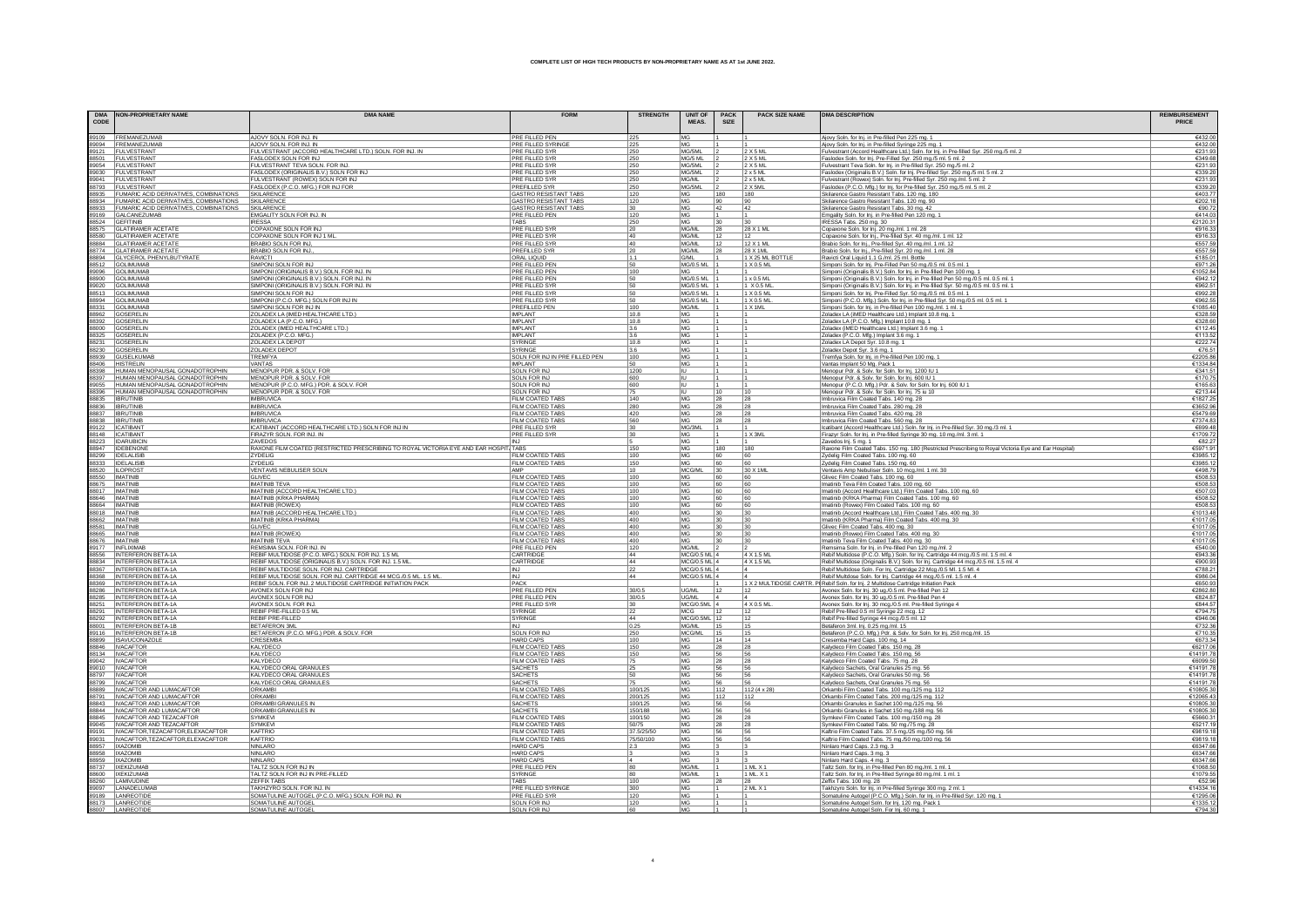| CODE | DMA NON-PROPRIETARY NAME                           | <b>DMA NAME</b>                                                             | <b>FORM</b>                                 | <b>STRENGTH</b>       | <b>UNIT OF</b><br>MEAS.       | <b>PACK</b><br>SIZE | <b>PACK SIZE NAME</b> | <b>DMA DESCRIPTION</b>                                                                                                      | <b>REIMBURSEMENT</b><br>PRICE |
|------|----------------------------------------------------|-----------------------------------------------------------------------------|---------------------------------------------|-----------------------|-------------------------------|---------------------|-----------------------|-----------------------------------------------------------------------------------------------------------------------------|-------------------------------|
|      | 88056 LANREOTIDE                                   | SOMATULINE AUTOGEL                                                          | <b>SOLN FOR INJ</b>                         | 90                    | <b>MG</b>                     |                     |                       | Somatuline Autogel Soln. for Inj. 90 mg. 1                                                                                  | €1064.9                       |
|      | 88296 LANREOTIDE                                   | SOMATULINE LA                                                               |                                             | 30                    | MG                            |                     |                       | Somatuline LA Vial 30 mg. 1                                                                                                 | €400.9                        |
|      | 88670 LAPATINIB<br>88717 LENALIDOMIDE              | <b>TYVERB</b><br><b>REVLIMID</b>                                            | FILM COATED TABS<br>CAPS                    | $\frac{250}{10}$      | <b>MG</b><br>MG               | 70<br>21            | 70<br>$\overline{21}$ | Tyverb Film Coated Tabs. 250 mg. 70                                                                                         | €1159.5<br>€2082.4            |
|      | 88729 LENALIDOMIDE                                 | <b>REVI IMID</b>                                                            | CAPS                                        | 15                    | MG                            | 21                  | 21                    | Revlimid Caps. 10 mg. 21<br>Revlimid Caps. 15 mg. 21                                                                        | €2171.9                       |
|      | 88932 LENALIDOMIDE                                 | <b>REVLIMID</b>                                                             | CAPS                                        | 20                    | MG                            | 21                  | 21                    | Revlimid Caps. 20 mg. 21                                                                                                    | €2291.7                       |
|      | 88781 LENALIDOMIDE                                 | <b>REVLIMID</b>                                                             | CAPS                                        | 25                    | MG                            | 21                  | 21                    | Revlimid Caps. 25 mg. 21                                                                                                    | €2357.8                       |
|      | 88008 LENALIDOMIDE                                 | <b>REVLIMID</b>                                                             | CAPS                                        |                       | MG                            | 21                  | 21                    | Revlimid Caps. 5 mg. 21                                                                                                     | €2000.6                       |
|      | 89160 LENALIDOMIDE<br>89151 LENALIDOMIDE           | LENALIDOMIDE (KRKA PHARMA)<br>LENALIDOMIDE TEVA                             | <b>HARD CAPS</b><br><b>HARD CAPS</b>        | 10<br>10              | MG<br>MG                      | 21<br>21            | 21<br>21              | Lenalidomide (KRKA Pharma) Hard Caps. 10 mg. 21<br>Lenalidomide Teva Hard Caps. 10 mg. 21                                   | €2082.4<br>€2082.4            |
|      | 89112 LENALIDOMIDE                                 | LENALIDOMIDE (ACCORD HEALTHCARE LTD.)                                       | <b>HARD CAPS</b>                            | 10                    | MG                            | 21                  | 21                    | Lenalidomide (Accord Healthcare Ltd.) Hard Caps. 10 mg. 21                                                                  | €2082.4                       |
|      | 89161 LENALIDOMIDE                                 | LENALIDOMIDE (KRKA PHARMA)                                                  | <b>HARD CAPS</b>                            | 15                    | MG                            | 21                  | 21                    | Lenalidomide (KRKA Pharma) Hard Caps. 15 mg. 21                                                                             | €2171.9                       |
|      | 89153 LENALIDOMIDE                                 | LENALIDOMIDE TEVA                                                           | <b>HARD CAPS</b>                            | 15                    | MG                            | 21                  | 21                    | Lenalidomide Teva Hard Caps. 15 mg. 21                                                                                      | €2171.9                       |
|      | 89113 LENALIDOMIDE<br>89152 LENALIDOMIDE           | LENALIDOMIDE (ACCORD HEALTHCARE LTD.)<br>LENALIDOMIDE TEVA                  | <b>HARD CAPS</b><br><b>HARD CAPS</b>        | 15                    | MG                            | 21<br> 21           | 21<br> 21             | Lenalidomide (Accord Healthcare Ltd.) Hard Caps. 15 mg. 21                                                                  | €2171.9<br>€2291.7            |
|      | 89114 LENALIDOMIDE                                 | LENALIDOMIDE (ACCORD HEALTHCARE LTD.)                                       | <b>HARD CAPS</b>                            | $\frac{20}{2}$<br>20  | $\frac{\text{MG}}{\text{MG}}$ | 21                  | 21                    | Lenalidomide Teva Hard Caps. 20 mg. 21<br>Lenalidomide (Accord Healthcare Ltd.) Hard Caps. 20 mg. 21                        | €2291.                        |
|      | 89154 LENALIDOMIDE                                 | LENALIDOMIDE TEVA                                                           | <b>HARD CAPS</b>                            | 25                    | MG                            | 21                  | 21                    | Lenalidomide Teva Hard Caps. 25 mg. 21                                                                                      | €2357.8                       |
|      | 89115 LENALIDOMIDE                                 | LENALIDOMIDE (ACCORD HEALTHCARE LTD.)                                       | <b>HARD CAPS</b>                            | 25                    | MG                            | 21                  | 21                    | Lenalidomide (Accord Healthcare Ltd.) Hard Caps. 25 mg. 21                                                                  | €2357.8                       |
|      | 89162 LENALIDOMIDE                                 | LENALIDOMIDE (KRKA PHARMA)                                                  | <b>HARD CAPS</b><br><b>HARD CAPS</b>        | 25                    | MG<br>MG                      | 21<br>21            | 21                    | Lenalidomide (KRKA Pharma) Hard Caps. 25 mg. 21                                                                             | €2357.8                       |
|      | 89159 LENALIDOMIDE<br>89111 LENALIDOMIDE           | LENALIDOMIDE (KRKA PHARMA)<br>LENALIDOMIDE (ACCORD HEALTHCARE LTD.)         | <b>HARD CAPS</b>                            |                       | MG                            | 21                  | 21<br> 21             | Lenalidomide (KRKA Pharma) Hard Caps. 5 mg. 21<br>Lenalidomide (Accord Healthcare Ltd.) Hard Caps. 5 mg. 21                 | €2000.6<br>€2000.6            |
|      | 89150 LENALIDOMIDE                                 | LENALIDOMIDE TEVA                                                           | <b>HARD CAPS</b>                            |                       | MG.                           | 21                  | 21                    | Lenalidomide Teva Hard Caps. 5 mg. 21                                                                                       | €2000.6                       |
|      | 89137 LENALIDOMIDE                                 | LENALIDOMIDE (CLONMEL)                                                      | <b>HARD CAPS</b>                            | 10                    | MG                            | 21                  | 21                    | Lenalidomide (Clonmel) Hard Caps. 10 mg. 2                                                                                  | €2082.4                       |
|      | 89147 LENALIDOMIDE                                 | LENALIDOMIDE (ROWEX)                                                        | <b>HARD CAPS</b>                            | 10                    | MG                            | 21                  | $ _{21}$              | Lenalidomide (Rowex) Hard Caps, 10 mg, 21                                                                                   | €2082.4                       |
|      | 89142 LENALIDOMIDE<br>89148 LENALIDOMIDE           | LENALIDOMIDE (MYLAN)<br>LENALIDOMIDE (ROWEX)                                | <b>HARD CAPS</b><br><b>HARD CAPS</b>        | 10<br>15              | MG<br>MG                      | 21<br> 21           | $\frac{21}{2}$<br>21  | Lenalidomide (Mylan) Hard Caps. 10 mg. 21<br>Lenalidomide (Rowex) Hard Caps. 15 mg. 21                                      | €2082.4<br>€2171.9            |
|      | 89143 LENALIDOMIDE                                 | LENALIDOMIDE (MYLAN)                                                        | <b>HARD CAPS</b>                            | 15                    | <b>MG</b>                     | 21                  | 21                    | Lenalidomide (Mylan) Hard Caps. 15 mg. 21                                                                                   | €2171.9                       |
|      | 89138 LENALIDOMIDE                                 | LENALIDOMIDE (CLONMEL                                                       | <b>HARD CAPS</b>                            | 15                    | <b>MG</b>                     | 21                  | 21                    | Lenalidomide (Clonmel) Hard Caps. 15 mg. 21                                                                                 | €2171.9                       |
|      | 89144 LENALIDOMIDE                                 | LENALIDOMIDE (MYLAN)                                                        | <b>HARD CAPS</b>                            | 20                    | MG                            | 21                  | 21                    | Lenalidomide (Mylan) Hard Caps. 20 mg. 21                                                                                   | €2291.                        |
|      | 89139 LENALIDOMIDE<br>89140 LENALIDOMIDE           | LENALIDOMIDE (CLONMEL)<br>LENALIDOMIDE (CLONMEL)                            | <b>HARD CAPS</b><br><b>HARD CAPS</b>        | 20<br>25              | MG<br>MG                      | 21<br>21            | 21<br> 21             | Lenalidomide (Clonmel) Hard Caps. 20 mg. 21<br>Lenalidomide (Clonmel) Hard Caps. 25 mg. 21                                  | €2291.7<br>€2357.8            |
|      | 89145 LENALIDOMIDE                                 | LENALIDOMIDE (MYLAN)                                                        | <b>HARD CAPS</b>                            | 25                    | MG                            | 21                  | 21                    | Lenalidomide (Mylan) Hard Caps. 25 mg. 21                                                                                   | €2357.8                       |
|      | 89149 LENALIDOMIDE<br>89136 LENALIDOMIDE           | LENALIDOMIDE (ROWEX)                                                        | <b>HARD CAPS</b>                            | 25                    | MG                            | 21                  | 21                    | Lenalidomide (Rowex) Hard Caps. 25 mg. 21                                                                                   | €2357.8                       |
|      |                                                    | LENALIDOMIDE (CLONMEL                                                       | <b>HARD CAPS</b>                            |                       | <b>MG</b>                     | 21                  | 21                    | Lenalidomide (Clonmel) Hard Caps. 5 mg. 21                                                                                  | €2000.6                       |
|      | 89141 LENALIDOMIDI<br>89146 LENALIDOMIDE           | LENALIDOMIDE (MYLAN)<br>LENALIDOMIDE (ROWEX)                                | <b>HARD CAPS</b><br><b>HARD CAPS</b>        |                       | MG<br><b>MG</b>               | 21<br>21            | 21<br>21              | Lenalidomide (Mylan) Hard Caps. 5 mg. 21<br>Lenalidomide (Rowex) Hard Caps. 5 mg. 21                                        | €2000.6<br>€2000.6            |
|      | 88076 LENOGRASTIM                                  | <b>GRANOCYTE 13</b>                                                         | <b>INJ</b>                                  | 13.4                  | MIU                           |                     |                       | Granocyte 13 Inj. 13.4 MIU 5                                                                                                | €191.0                        |
|      | 88075 LENOGRASTIM                                  | <b>GRANOCYTE 34</b>                                                         | <b>INJ</b>                                  | 33.6                  | MIU                           |                     |                       | Granocyte 34 Inj. 33.6 MIU 5                                                                                                | €319.4                        |
|      | 88391 LENVATINIB                                   | <b>I FNVIMA</b>                                                             | <b>HARD CAPS</b>                            | 10                    | MG                            | 30                  | 30                    | Lenvima Hard Caps. 10 mg. 30                                                                                                | €1708.4                       |
|      | 88386 LENVATINIB<br>89063 LETERMOVIR               | <b>I FNVIMA</b><br>PREVYMIS                                                 | <b>HARD CAPS</b><br>FILM COATED TABS        | $\overline{4}$<br>240 | MG<br>MG                      | 30 <br>28           | 30<br>28              | Lenvima Hard Caps. 4 mg. 30<br>Prevymis Film Coated Tabs. 240 mg. 28                                                        | €1693.9<br>€4762.3            |
|      | 89064 LETERMOVIR                                   | PREVYMIS                                                                    | FILM COATED TABS                            | 480                   | MG                            | 28                  | 28                    | Prevymis Film Coated Tabs. 480 mg. 28                                                                                       | €9360.0                       |
|      | 88534 LEUPRORELIN                                  | ELIGARD PDR. & SOLV. FOR SOLN                                               | <b>FOR INJ</b>                              | 22.5                  | MG                            |                     |                       | Eligard Pdr. and Solvent for Soln. for Inj. 22.5 mg. 1                                                                      | €286.9                        |
|      | 88598 LEUPRORELIN                                  | ELIGARD PDR. & SOLV. FOR SOLN.                                              | <b>FOR INJ</b>                              | 45                    | MG                            |                     |                       | Eligard Pdr. and Solv. for Soln. for Inj. 45 mg. 1                                                                          | €543.                         |
|      | 88531 LEUPRORELIN<br>88561 LEUPRORELIN             | ELIGARD PDR. & SOLV. FOR SOLN.<br>LEUPREX 3                                 | FOR INJ<br><b>IMPLANT</b>                   | 7.5                   | MG                            |                     |                       | Eligard Pdr. & Solv. for Soln. for Inj. 7.5 mg. 1                                                                           | €115.9                        |
|      | 88137 LEUPRORELIN                                  | PROSTAP 3 DCS PDR. & SOLV. FOR PROLONGED RELEASE SUSP. FOR INJ. IN          | PRE FILLED SYR                              | 11.25                 | MG<br>MG                      |                     | $1 \times 5$ mg.      | Leuprex 3 Implant 5 mg. 1<br>Prostap 3 DCS Pdr. & Solv. for Prolonged Release Susp. for Inj. in Pre-filled Syr. 11.25 mg. 1 | €312.1<br>€307.5              |
|      | 88136 LEUPRORELIN                                  | PROSTAP SR DCS PDR. & SOLV. FOR PROLONGED RELEASE SUSP. FOR INJ.            | PRE FILLED SYR                              | 3.75                  | MG                            |                     |                       | Prostap SR DCS Pdr. & Solv. for Prolonged Release Susp. for Inj. in Pre-filled Syr. 3.75 mg. 1                              | €110.7                        |
|      | 88174 LEUPRORELIN                                  | PROSTAP 6 DCS PDR. & SOLV. FOR PROLONGED RELEASE SUSP. FOR INJ. IN          | PRE FILLED SYR                              | 30 <sub>2</sub>       | MG.                           |                     |                       | Prostap 6 DCS Pdr. & Solv. for Prolonged Release Susp. for Inj. in Pre-filled Syr. 30 mg. Pack 1                            | €655.2                        |
|      | 89058 LEVODOPA CARBIDOPA<br>88576 LEVOFLOXACIN     | *DUODOPA INTESTINAL GEL<br>QUINSAIR                                         | CASSETTE<br>NEB SOLN HANDSET                | 20/5                  | MG/ML<br>MG                   |                     | 7 X 100 ML            | Duodopa Intestinal Gel Cassette 20 mg/ml. + 5 mg/ml. 100 ml. x 7                                                            | €756.8<br>€3172.7             |
|      | 88412 LINEZOLID                                    | LINEZOLID TEVA                                                              | FILM COATED TABS                            | 240<br>600            | MG                            | 56<br>10            | 10                    | 1 x 56 AMPS + 1 HANDSET Quinsair Nebuliser Soln. 240 mg. 56 Amps + 1 Handset<br>Linezolid TEVA Film Coated Tabs. 600 mg. 10 | €226.                         |
|      |                                                    | LINEZOLID (ROWEX LTD.)                                                      | FILM COATED TABS                            | 600                   | MG                            | 10                  | 10                    |                                                                                                                             | €226.7                        |
|      | 88410 LINEZOLID<br>88416 LINEZOLID                 | LINEZOLID (KRKA PHARMA)                                                     | FILM COATED TABS                            | 600                   | MG                            | 10                  | 10                    | Linezolid (Rowex Ltd.) Film Coated Tabs. 600 mg. 10<br>Linezolid (KRKA Pharma) Film Coated Tabs. 600 mg. 10                 | €226.                         |
|      | 88413 LINEZOLID                                    | LINEZOLID (CLONMEL)                                                         | FILM COATED TABS                            | 600                   | MG                            | 10                  | 10                    | Linezolid (Clonmel) Film Coated Tabs. 600 mg. 10                                                                            | €226.7                        |
|      | 88564 LINEZOLID                                    | LINEZOLID (ACCORD HEALTHCARE LTD.)<br>ZYVOX                                 | FILM COATED TABS<br>ORAL SUSP               | 600<br>100            | MG<br>MG/5 ML                 | 10<br>150           | 10<br>150 ml          | Linezolid (Accord Healthcare Ltd.) Film Coated Tabs. 600 mg. 10<br>Zyvox Oral Susp. 100 mg./5 ml. 150 ml.                   | €226.7<br>€246.               |
|      | 88362 LINEZOLID<br>88361 LINEZOLID                 | ZYVOX                                                                       |                                             | 600                   | MG                            |                     | 10                    | Zyvox Tabs. 600 mg. 10                                                                                                      | €226.                         |
|      | 88171 LIPEGFILGRASTIM                              | LONQUE>                                                                     | SOLN FOR INJ                                | 6                     | MG                            |                     |                       | Lonquex Soln. for lnj. 6 mg. 1<br>Lorviqua Film Coated Tabs. 100 mg. 30                                                     | €588.6                        |
|      | 88822 LORLATINIB<br>88823 LORLATINIB               | LORVIQUA                                                                    | FILM COATED TABS                            | 100                   | MG                            | 30                  | 30                    |                                                                                                                             | €5343.                        |
|      | 89083 LUTROPIN ALFA                                | LORVIQUA<br>LUVERIS (P.C.O. MFG.) PDR. AND SOLV. FOR SOLN.                  | FILM COATED TABS<br>FOR INJ                 | 25<br>75              | <b>MG</b><br>ΙU               | 90                  | 90                    | Lorviqua Film Coated Tabs. 25 mg. 90<br>Luveris (P.C.O. Mfg.) Pdr. and Solv. for Soln. for Inj. 75 iu 1                     | €5212.9<br>€36.6              |
|      | 88440 LUTROPIN ALFA                                | LUVERIS PDR. AND SOLV. FOR SOLN.                                            | FOR INJ                                     | 75                    |                               |                     |                       | Luveris Pdr. and Solv. for Soln. for Inj. 75 iu 1                                                                           | €37.7                         |
|      | 88038 MACITENTAN<br>89185 MACITENTAN               | OPSUMIT                                                                     | <b>FILM COATED TABS</b>                     | 10                    | MG                            | 30                  | 30                    | Opsumit Film Coated Tabs. 10 mg. 30                                                                                         | €2610.3                       |
|      |                                                    | OPSUMIT (P.C.O. MFG.)                                                       | FILM COATED TABS                            | 10                    | MG                            | 30                  | $ 30\rangle$          | Opsumit (P.C.O. Mfg.) Film Coated Tabs. 10 mg. 30                                                                           | €2532.0                       |
|      | 88405 MECASERMIN<br>89101 MEPOLIZUMAE              | <b>INCRELEX</b><br>NUCALA SOLN, FOR INJ. IN                                 | <b>SOLN FOR INJ</b><br>PRE FILLED PEN       | 10<br>100             | MG/ML<br>MG                   |                     | 1 X 4 ML              | Increlex Soln. for Inj. 10 mg./ml. 4 ml. 1<br>Nucala Soln. for Inj. in Pre-filled Pen 100 mg.                               | €646.9<br>€1049.5             |
|      | 89102 MEPOLIZUMAB                                  | NUCALA SOLN. FOR INJ. IN                                                    | PRE FILLED SYRINGE                          | 100                   | MG                            |                     |                       | Nucala Soln. for Inj. in Pre-filled Syringe 100 mg. '                                                                       | €1048.6                       |
|      | 88990 MERCAPTAMINE                                 | PROCYSBI GASTRO RESISTANT                                                   | HARD CAPS                                   |                       | MG                            | 60                  | 60                    | Procysbi Gastro Resistant Hard Caps. 25 mg. 60                                                                              | £446.1                        |
|      |                                                    | PROCYSBI GASTRO RESISTANT                                                   | <b>HARD CAPS</b>                            | $\frac{25}{75}$       | MG                            | 250                 | 250                   | Procysbi Gastro Resistant Hard Caps. 75 mg. 250                                                                             | €5563.9                       |
|      | 89103 MIDOSTAURIN                                  | <b>RYDAPT</b>                                                               | <b>SOFT CAPS</b>                            | 25                    | MG                            | 56                  | 56                    | Rydapt Soft Caps. 25 mg. 56<br>Galafold Hard Caps. 123 mg. 14                                                               | €7144.1                       |
|      | 88870 MIGALASTAT<br>88229 MIGLUSTAT                | GALAFOLD<br>ZAVESCA                                                         | HARD CAP!<br>CAPS                           | 123<br>100            | MG<br>MG                      | 14<br>84            | 14<br>84              | Zavesca Caps. 100 Mg. 84                                                                                                    | €17486.2<br>€5286.3           |
|      |                                                    | <b>MYCOLAT</b>                                                              | CAPS                                        | 250                   | MG                            | 100                 | 100                   | Mycolat Caps. 250 mg. 100                                                                                                   | €55.4                         |
|      | 88507 MYCOPHENOLIC ACID<br>88532 MYCOPHENOLIC ACID | <b>MYFENAX</b>                                                              | CAPS                                        | 250                   | MG                            | 100                 | 100                   | Myfenax Caps. 250 mg. 100                                                                                                   | €55.4                         |
|      | 88013 MYCOPHENOLIC ACID                            | CELLCEPT (P.C.O. MFG.)                                                      | CAPS                                        | 250                   | MG                            | 100                 | 100                   | Cellcept (P.C.O. Mfg.) Caps. 250 mg. 100                                                                                    | €54.9                         |
|      | 89003 MYCOPHENOLIC ACID<br>88858 MYCOPHENOLIC ACID | CELLCEPT (ORIGINALIS B.V.)<br>MYCOPHENOLATE MOFETIL (ACCORD HEALTHCARE LTD) | CAPS<br>CAPS                                | 250                   | MG                            | 100<br>100          | 100<br>100            | Cellcept (Originalis B.V.) Caps. 250 mg. 100<br>Mycophenolate Mofetil (Accord Healthcare Ltd.) Caps. 250 mg. 100            | €53.7<br>£554                 |
|      | 88345 MYCOPHENOLIC ACID                            | CELLCEPT (IMED HEALTHCARE LTD.)                                             | CAPS                                        | 250<br>250            | MG<br>MG                      | 100                 | 1100                  | Cellcept (iMED Healthcare Ltd.) Caps. 250 mg. 100                                                                           | €53.8                         |
|      | 88026 MYCOPHENOLIC ACID                            | CELLCEPT                                                                    | CAPS                                        | $\frac{250}{500}$     | MG                            | 100                 | 100                   | Cellcept Caps 250 mg. 100                                                                                                   | €55.4                         |
|      | 88094 MYCOPHENOLIC ACID                            | MYCOPHENOLATE MOFETIL (CLONMEL)                                             | FILM COATED TABS                            |                       | MG                            | 50                  | 50                    | Mycophenolate Mofetil (Clonmel) Film Coated Tabs. 500 mg. 50                                                                | €55.4                         |
|      | 88322 MYCOPHENOLIC ACID                            | MYCOPHENOLATE MOFETIL (ACCORD HEALTHCARE LTD.)                              | FILM COATED TABS<br><b>FILM COATED TABS</b> | 500<br>500            | MG<br>MG                      | 50<br>50            | 50<br>50              | Mycophenolate Mofetil (Accord Healthcare Ltd.) Film Coated Tabs. 500 mg. 50                                                 | €55.4<br>€53.7                |
|      | 89004 MYCOPHENOLIC ACID<br>88093 MYCOPHENOLIC ACID | CELLCEPT (ORGINALIS B.V.)<br>MYCOPHENOLATE MOFETIL (CLONMEL)                | <b>HARD CAPS</b>                            | 250                   | MG                            | 100                 | 100                   | Cellcept (Originalis B.V.) Film Coated Tabs. 500 mg. 50<br>Mycophenolate Mofetil (Clonmel) Hard Caps. 250 mg. 100           | €55.4                         |
|      | 88024 MYCOPHENOLIC ACID                            | CELLCEPT                                                                    | <b>ORAL SUSF</b>                            |                       | G/5ML                         | 175                 | 175 M                 | Cellcept Oral Susp. 1 G./5 ml. 175 ml.                                                                                      | €144.3                        |
|      | 88719 MYCOPHENOLIC ACID                            | <b>MYFORTIC</b>                                                             | <b>TARS</b>                                 | 180                   | MG                            | 120                 | 120                   | Myfortic Tabs. 180 mg. 120                                                                                                  | €1041                         |
|      | 88725 MYCOPHENOLIC ACID                            | MYFORTIC                                                                    | <b>TARS</b><br>TABS                         | 360                   | MG.                           | 120                 | 120                   | Myfortic Tabs. 360 mg. 120                                                                                                  | €206.7                        |
|      | 88027 MYCOPHENOLIC ACID<br>88014 MYCOPHENOLIC ACID | <b>CELLCEPT</b><br>CELLCEPT (P.C.O. MFG.)                                   | TABS                                        | 500<br>500            | MG<br>MG                      | 50<br>50            | 50<br>50              | Cellcept Tabs. 500 mg. 50<br>Cellcept (P.C.O. Mfg.) Tabs. 500 mg. 50                                                        | €55.4<br>€54.9                |
|      | 88419 MYCOPHENOLIC ACID                            | CELLCEPT (IMED HEALTHCARE LTD.)                                             | TABS                                        | 500                   | MG                            | 50                  | 50                    | Cellcept (iMED Healthcare Ltd.) Tabs. 500 mg. 50                                                                            | €53.7                         |
|      | 88533 MYCOPHENOLIC ACID                            | <b>MYFENAX</b>                                                              | <b>TARS</b>                                 | 500                   | MG                            | 50                  | 50                    | Myfenax Tabs. 500 mg. 50                                                                                                    | €55.4                         |
|      | 88509 MYCOPHENOLIC ACID                            | <b>MYCOLAT</b><br><b>SYNAREL 8M</b>                                         | TARS<br>NASAL SPRAY                         | 500<br>12             | MG<br><b>MG/ML</b>            | 50<br>$\vert$ 1     | 50<br>$\vert$ 1       | Mycolat Tabs. 500 mg. 50                                                                                                    | €55.4<br>€72.8                |
|      | 88190 NAFARELIN<br>89171 NERATINIB                 | NERLYNX                                                                     | FILM COATED TABS                            | 40                    | MG.                           | 180                 | 180                   | Synarel Nasal Spray 2 mg./ml. 8 ml. 1<br>Nerlynx Film Coated Tabs. 40 mg. 180                                               | €4992.6                       |
|      | 88490 NILOTINIB                                    | TASIGNA                                                                     | CAPS                                        | 150                   | MG                            | 112                 | 112                   | Tasigna Caps. 150 mg. 112                                                                                                   | €2749.6                       |
|      | a to HSE on                                        |                                                                             |                                             |                       |                               |                     |                       |                                                                                                                             |                               |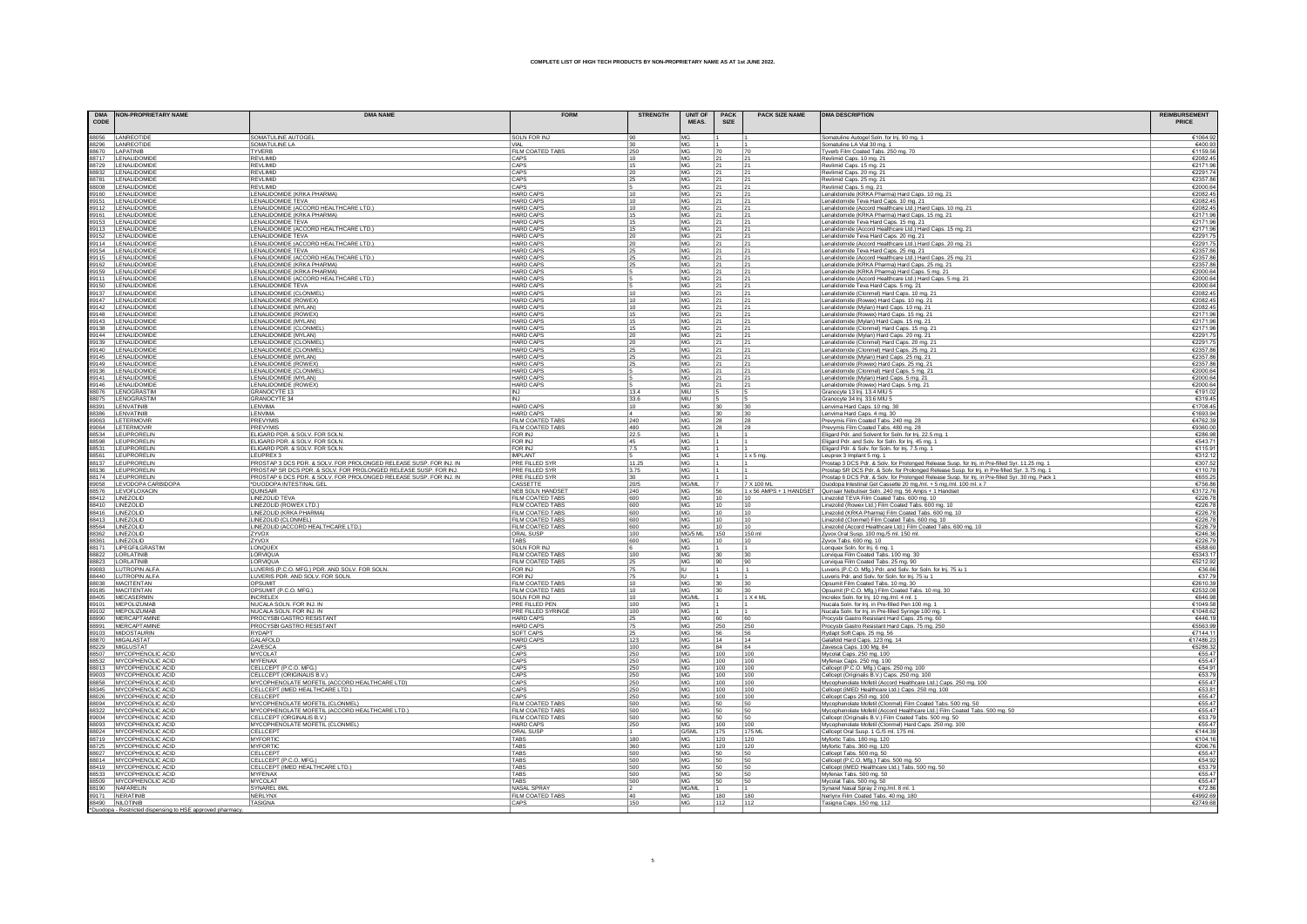|      | DMA NON-PROPRIETARY NAME | <b>DMA NAME</b>                                                                    | <b>FORM</b>                                                  | <b>STRENGTH</b>  | <b>UNIT OF</b>           | <b>PACK</b> | <b>PACK SIZE NAME</b> | <b>DMA DESCRIPTION</b>                                                                                                                               | <b>REIMBURSEMENT</b> |
|------|--------------------------|------------------------------------------------------------------------------------|--------------------------------------------------------------|------------------|--------------------------|-------------|-----------------------|------------------------------------------------------------------------------------------------------------------------------------------------------|----------------------|
| CODE |                          |                                                                                    |                                                              |                  | MEAS.                    | SIZE        |                       |                                                                                                                                                      | PRICE                |
|      |                          | <b>TASIGNA</b>                                                                     | CAPS                                                         | 200              | МG                       | 112         |                       | Tasigna Caps. 200 mg. 112                                                                                                                            | €3662.0              |
|      |                          | VARGATEF                                                                           | SOFT CAPS                                                    | 100              | MG                       | 120         | $\frac{112}{120}$     | Vargatef Soft Caps. 100 mg. 120                                                                                                                      | €2481.2              |
|      |                          | OFEV                                                                               | SOFT CAPS                                                    | 100              | MG                       | 60          | 60                    | Ofev Soft Caps. 100 mg. 60                                                                                                                           | €1998.6              |
|      |                          | VARGATER                                                                           | SOFT CAPS                                                    | 150              | MG                       | 60          | 60                    | Vargatef Soft Caps. 150 mg. 60                                                                                                                       | €2404.6              |
|      |                          | OFEV<br>ZEJULA                                                                     | SOFT CAPS<br><b>HARD CAPS</b>                                | 150<br>100       | MG<br>MG                 | 60<br>56    | 60<br>56              | Ofev Soft Caps. 150 mg. 60<br>Zejula Hard Caps. 100 mg. 56                                                                                           | €2430.2<br>€5400.4   |
|      |                          | ORFADIN                                                                            | <b>HARD CAPS</b>                                             | 10               | MG                       | 60          | 60                    | Orfadin Hard Caps. 10 mg. 60                                                                                                                         | €2568.6              |
|      |                          | ORFADIN                                                                            | <b>HARD CAPS</b>                                             |                  | MG                       | 60          | 60                    | Orfadin Hard Caps. 2 mg. 60                                                                                                                          | €714.9               |
|      |                          | ORFADIN                                                                            | <b>HARD CAPS</b>                                             | 20               | MG                       | 60          | 60                    | Orfadin Hard Caps. 20 mg. 60                                                                                                                         | €5073.7              |
|      |                          | ORFADIN                                                                            | HARD CAPS                                                    |                  | MG                       | 60          | 60                    | Orfadin Hard Caps. 5 mg. 60                                                                                                                          | €1434.3              |
|      |                          | ORFADIN<br>SANDOSTATIN 1ML                                                         | <b>ORAL SUSP</b><br><b>AMPS</b>                              | 100              | MG/ML<br>MCG/ML          | 90          | 90 ML                 | Orfadin Oral Susp. 4 mg./ml. 90 ml.<br>Sandostatin 1 ml. Amps 100 mcg./ml. 1 ml. 5                                                                   | €2235.8<br>€7.1      |
|      |                          | SANDOSTATIN 1ML                                                                    | AMPS                                                         | 50               | MCG/ML                   |             |                       | Sandostatin 1 ml. Amps 50 mcg./ml. 1 ml. 5                                                                                                           | €3.8                 |
|      |                          | SANDOSTATIN 1ML                                                                    | AMPS                                                         | 500              | MCG/ML                   |             |                       | Sandostatin 1 ml. Amps 500 mcg./ml. 1 ml. 5                                                                                                          | €34.8                |
|      |                          | <b>SANDOSTATIN LAR</b>                                                             | <b>INJ</b>                                                   | 10               | <b>MG</b>                |             |                       | Sandostatin Lar Inj. 10 mg. 1                                                                                                                        | €531.4               |
|      |                          | SANDOSTATIN LAR<br>SANDOSTATIN LAR                                                 | <b>INJ</b>                                                   | 20               | MG                       |             |                       | Sandostatin Lar Inj. 20 mg. 1                                                                                                                        | €756.3               |
|      |                          | KESIMPTA SOLN. FOR INJ. IN                                                         | INJ<br>PRE FILLED PEN                                        | 30<br>20         | MG<br>MG                 |             |                       | Sandostatin Lar Inj. 30 mg. 1<br>Kesimpta Soln. for Inj. in Pre-filled Pen 20 mg. 1                                                                  | €972.7<br>€1296.0    |
|      |                          | <b>LYNPARZA</b>                                                                    | <b>FILM COATED TABS</b>                                      | 100              | MG                       | 56          | 56                    | Lynparza Film Coated Tabs. 100 mg. 56                                                                                                                | €2707.5              |
|      |                          | LYNPARZA                                                                           | <b>FILM COATED TABS</b>                                      | 150              | MG                       | 56          | 56                    | Lynparza Film Coated Tabs. 150 mg. 56                                                                                                                | €2707.5              |
|      |                          | <b>TAGRISSO</b>                                                                    | <b>FILM COATED TABS</b>                                      | 40               | <b>MG</b>                | 30          | 130                   | Tagrisso Film Coated Tabs. 40 mg. 30                                                                                                                 | €6382.6              |
|      |                          | TAGRISSO<br><b>ZEPOSIA</b>                                                         | FILM COATED TABS<br><b>HARD CAPS</b>                         | 80               | MG                       | 30<br>28    | 30                    | Tagrisso Film Coated Tabs. 80 mg. 30                                                                                                                 | €6382.6              |
|      |                          | ZEPOSIA TREATMENT INITIATION PACK (0.23 MG X 4 AND 0.46 MG X 3)                    | <b>HARD CAPS</b>                                             | 0.92             | MG                       |             | 28<br>1 PACK          | Zeposia Hard Caps. 0.92 mg. 28<br>Zeposia Treatment Initiation Pack (0.23 mg, x 4 and 0.46 mg, x 3) Hard Caps, Pack 1                                | €1405.7<br>€351.9    |
|      |                          | <b>IRRANCE</b>                                                                     | <b>FILM COATED TABS</b>                                      | 100              | MG                       | 21          | 21                    | Ibrance Film Coated Tabs. 100 mg. 21                                                                                                                 | €2365.2              |
|      |                          | <b>IRRANCE</b>                                                                     | FILM COATED TABS                                             | 125              | MG                       | 21          | 21                    | Ibrance Film Coated Tabs. 125 mg. 21                                                                                                                 | €2365.2              |
|      |                          | <b>IBRANCE</b>                                                                     | FILM COATED TABS                                             | $\frac{75}{100}$ | MG                       | 21          | $\frac{21}{21}$       | Ibrance Film Coated Tabs. 75 mg. 21                                                                                                                  | €2365.2              |
|      |                          | <b>IBRANCE</b><br><b>IBRANCE</b>                                                   | <b>HARD CAPS</b><br><b>HARD CAPS</b>                         |                  | MG<br>MG                 | 21          |                       | Ibrance Hard Caps. 100 mg. 21                                                                                                                        | €2365.2              |
|      |                          | <b>IBRANCE</b>                                                                     | <b>HARD CAPS</b>                                             | 125<br>75        | MG                       | 21          | 21<br>21              | Ibrance Hard Caps. 125 mg. 21<br>Ibrance Hard Caps. 75 mg. 21                                                                                        | €2365.2<br>€2365.2   |
|      |                          | SYNAGIS SOLN FOR INJ 0.5 ML                                                        | <b>VIAL</b>                                                  | 100              | MG/ML                    |             | 1 X 0.5 ML            | Synagis Soln. for Inj. 100 mg./ml. 0.5 ml. Vial 1                                                                                                    | €516.9               |
|      |                          | SYNAGIS SOLN FOR INJ 1 ML                                                          | VIAL                                                         | 100              | MG/1 ML                  |             | 1 X 1 ML              | Synagis Soln. for Inj. 100 mg./1 ml. 1 ml. Vial 1                                                                                                    | €886.7               |
|      |                          | <b>ZEMPLAR</b>                                                                     | CAPS                                                         |                  | MCG                      | 28          | $\frac{28}{28}$       | Zemplar Caps. 1 mcg. 28                                                                                                                              | €78.0                |
|      |                          | <b>ZEMPLAR</b><br><b>VOTRIENT</b>                                                  | CAPS<br>FILM COATED TABS                                     | 200              | MCG<br>MG                | 28<br>30    | 30                    | Zemplar Caps. 2 mcg. 28                                                                                                                              | €1639<br>€793.8      |
|      |                          | <b>VOTRIENT</b>                                                                    | FILM COATED TABS                                             | 400              | MG                       | 30          | 30                    | Votrient Film Coated Tabs. 200 mg. 30<br>Votrient Film Coated Tabs. 400 mg. 30                                                                       | €1568.1              |
|      |                          | PELGRAZ SOLN FOR INJ IN                                                            | PRE FILLED INJECTOR                                          |                  | MG/0.6ML 1               |             | 1 X 0.6 ML            | Pelgraz Soln. for Inj. in Pre-filled Injector 6 mg./0.6 ml. 0.6 ml. 1                                                                                | €611.8               |
|      |                          | NEULASTA SOLN. FOR INJ. ANG                                                        | PRE FILLED SYR                                               |                  | MG/0.6ML                 |             |                       | Neulasta Soln. for Inj. Pre-filled Syr. ANG 6 mg./0.6 ml. 0.6 ml. 1                                                                                  | €699.3               |
|      |                          | PELGRAZ SOLN. FOR INJ. IN                                                          | PRE FILLED SYRINGE                                           |                  | MG/0 6 ML                |             | 0.6 ML. X 1           | Pelgraz Soln. for Inj. in Pre-filled Syringe 6 mg./0.6 ml. 0.6 ml. 1                                                                                 | €611.8               |
|      |                          | PELGRAZ (ORIGINALIS B.V.) SOLN. FOR INJ. IN                                        | PRE FILLED SYRINGE                                           |                  | MG/0.6ML                 |             | 1 x 0.6 ML            | Pelgraz (Originalis B.V.) Soln. for Inj. in Pre-filled Syringe 6 mg./0.6 ml. 1                                                                       | €593.                |
|      |                          | PEGASYS SOLN FOR INJ<br>PEGASYS SOLN FOR INJ                                       | <b>INJ</b><br>INJ                                            | 135<br>180       | MCG/0.5ML<br>MCG/0.5ML   |             | 1 X 0.5ML<br>4 X .5ML | Pegasys Soln. for Inj. 135 mcg./0.5 mg. 0.5 ml. 1<br>Pegasys Soln. for Inj. 180 mcg./0.5 ml. 0.5 ml. 4                                               | €160.8<br>€660.      |
|      |                          | PLEGRIDY SOLN FOR INJ                                                              | PRE FILLED PEN                                               | 125              | MCG                      |             |                       | Plegridy Soln. for Inj. Pre-filled Pen 125 mcg. 2                                                                                                    | €862.0               |
|      |                          | PLEGRIDY SOLN FOR INJ IN                                                           | PRE FILLED SYRINGE                                           | 125              | MCG                      |             |                       | Plegridy Soln. for Inj. in Pre-filled Syringe 125 mcg. 2                                                                                             | €881.7               |
|      |                          | PLEGRIDY (63 MCG. X 1 PRE-FILLED PEN AND 94 MCG. X 1 PRE-FILLED PEN)               | STARTER PACK                                                 |                  |                          |             |                       | Plegridy Starter (63 mcg. x 1 Pre-filled Pen and 94 mcg. x 1 Pre-filled Pen) Pack 1                                                                  | €761.                |
|      |                          | SOMAVERT PDR & SOLV FOR SOLN FOR INJ IN                                            | <b>PREFILLED SYR</b>                                         | 10               | MG                       | 30          | 130                   | Somavert Pdr. & Solv. for Soln. for Inj. in Pre-filled Syringe 10 mg. 30                                                                             | €2056.3              |
|      |                          | SOMAVERT PDR & SOLV FOR SOLN FOR INJ IN<br>SOMAVERT PDR & SOLV FOR SOLN FOR INJ IN | PREFILLED SYR<br>PREFILLED SYR                               | 15<br>20         | MG<br>MG                 | 30<br>30    | 30<br>30              | Somavert Pdr. & Solv. for Soln. for Inj. in Pre-filled Syringe 15 mg. 30<br>Somavert Pdr. & Solv. for Soln. for Inj. in Pre-filled Syringe 20 mg. 30 | €3079.5<br>€4100.    |
|      |                          | SOMAVERT PDR & SOLV FOR SOLN FOR INJ IN                                            | PREFILLED SYR                                                | 30               | MG                       | 30          | 30                    | Somavert Pdr. & Solv. for Soln. for Inj. in Pre-filled Syringe 30 mg. 30                                                                             | €6218.6              |
|      |                          | <b>ESBRIET MULTIPACK</b>                                                           | FILM COATED TABS                                             | 267              | MG                       | 252         | 252 (3 X 84)          | Esbriet Film Coated Tabs. 267 mg. Multipack (3 x 84) 252                                                                                             | €2390.8              |
|      |                          | <b>ESBRIFT</b>                                                                     | FILM COATED TABS                                             | 801              | MG                       | 84          |                       | Esbriet Film Coated Tabs. 801 mg. 84                                                                                                                 | €2359.3              |
|      |                          | <b>FSBRIFT</b>                                                                     | <b>HARD CAPS</b>                                             | 267              | MG                       | 252         | 252                   | Esbriet Hard Caps. 267 mg. 252                                                                                                                       | €2339.               |
|      |                          | <b>ESBRIET FILM COATED TABS</b><br>WAKIX                                           | <b>INITIATION PACK</b><br>FILM COATED TABS                   | 267<br>18        | MG<br>MG                 | 30          | 30                    | Esbriet Film Coated Tabs. 267 mg. Initiation Pack 1<br>Wakix Film Coated Tabs. 18 mg. 30                                                             | €593.3<br>€344.7     |
|      |                          | WAKIX                                                                              | FILM COATED TABS                                             | 4.5              | MG                       | 30          | 30                    | Wakix Film Coated Tabs. 4.5 mg. 30                                                                                                                   | €333.9               |
|      |                          | <b>IMNOVID</b>                                                                     | <b>HARD CAPS</b>                                             |                  | MG                       | 21          | 21                    | Imnovid Hard Caps. 1 mg. 21                                                                                                                          | €8893.0              |
|      |                          | <b>IMNOVID</b>                                                                     | <b>HARD CAPS</b>                                             |                  | MG                       | 21          | 21                    | Imnovid Hard Caps. 2 mg. 21                                                                                                                          | €8976.               |
|      |                          | <b>IMNOVID</b>                                                                     | <b>HARD CAPS</b>                                             |                  | MG                       |             | 21                    | Imnovid Hard Caps. 3 mg. 21                                                                                                                          | €9130.2              |
|      |                          | <b>IMNOVID</b><br><b>ICLUSIG</b>                                                   | <b>HARD CAPS</b><br>FILM COATED TABS                         | 15               | MG<br>MG                 | 21<br>30    | 21<br>30              | Imnovid Hard Caps. 4 mg. 21<br>Iclusig Film Coated Tabs. 15 mg. 30                                                                                   | €9196.8<br>€3213.0   |
|      |                          | <b>ICLUSIG</b>                                                                     | FILM COATED TABS                                             | 30               | MG                       | 30          | 30                    | Iclusig Film Coated Tabs. 30 mg. 30                                                                                                                  | €6426.0              |
|      |                          | <b>ICLUSIG</b>                                                                     | FILM COATED TABS                                             | 45               | MG                       | 30          | 30                    | Iclusig Film Coated Tabs. 45 mg. 30                                                                                                                  | €6426.0              |
|      |                          | PONVOR <sup>®</sup>                                                                | FILM COATED TABS                                             | 20               | MG                       | 28          |                       | Ponvory Film Coated Tabs. 20 mg. 28                                                                                                                  | €979.2               |
|      |                          | PONVORY (2 MG, 3 MG, 4 MG, 5 MG, 6 MG, 7 MG, 8 MG, 9 MG, 10 MG.) FILM COATED TABS. | <b>TREATMENT INITIATION PACK</b>                             |                  |                          |             | 14 PACK               | Ponvory Treatment Initiation Pack (2 mg, 3 mg, 4 mg, 5 mg, 6 mg, 7 mg, 8 mg, 9 mg, 10 mg.) Film Coated Tabs. Pack 14                                 | €489.6               |
|      |                          | POSACONAZOLE (ACCORD HEALTHCARE LTD)<br>POSACONAZOLE (CLONMEL)                     | <b>GASTRO RESISTANT TABS</b><br><b>GASTRO RESISTANT TABS</b> | 100<br>100       | MG<br>MG                 | 24<br>24    | 24                    | Posaconazole (Accord Healthcare Ltd.) Gastro Resistant Tabs. 100 mg. 24<br>Posaconazole (Clonmel) Gastro-Resistant Tabs. 100 mg. 24                  | €315.3<br>€315.3     |
|      |                          | POSACONAZOLE MYLAN (GERARD LABS.)                                                  | <b>GASTRO RESISTANT TABS</b>                                 | 100              | MG                       | 24          | $\frac{24}{24}$       |                                                                                                                                                      | €315.3               |
|      |                          | <b>NOXAFIL</b>                                                                     | <b>GASTRO RESISTANT TABS</b>                                 | 100              | MG                       | 24          | 24                    | Posaconazole Mylan (Gerard Labs.) Gastro-Resistant Tabs. 100 mg. 24<br>Noxafil Gastro-Resistant Tabs. 100 mg. 24                                     | €709.3               |
|      |                          | POSACONAZOLE TEVA                                                                  | GASTRO RESISTANT TABS                                        | 100              | MG                       | 24          | $\overline{24}$       | Posaconazole Teva Gastro-Resistant Tabs. 100 mg. 24                                                                                                  | €315.3               |
|      |                          | <b>NOXAFIL</b><br><b>STIVARGA</b>                                                  | <b>ORAL SUSF</b><br><b>FILM COATED TABS</b>                  | 40<br>40         | MG/ML<br>MG              | 105<br>84   | 105M<br>3 X 28        | Noxafil Oral Susp. 40 mg/ml. 105 ml.                                                                                                                 | €594.8<br>€3086.5    |
|      |                          | <b>REBETOL</b>                                                                     | ORAL SOLN                                                    | 40               | MG/M                     | 118         | 118 ML                | Stivarga Film Coated Tabs. 40 mg. 84<br>Rebetol Oral Soln. 40 mg./ml. 118 ml.                                                                        | €85.2                |
|      |                          | KISQALI                                                                            | FILM COATED TABS                                             | 200              | MG                       | 42          | 42                    |                                                                                                                                                      | €2416.4              |
|      |                          | KISQALI                                                                            | FILM COATED TABS                                             | 200              | MG                       | 63          | 63                    | Kisqali Film Coated Tabs. 200 mg. 42<br>Kisqali Film Coated Tabs. 200 mg. 63                                                                         | €3496.0              |
|      |                          | RILUTEK (ORIGINALIS B.V.)                                                          | FILM COATED TABS                                             | 50               | MG                       | 56          | 56                    | Rilutek (Originalis B.V) Film Coated Tabs. 50 mg. 56                                                                                                 | €174.5               |
|      |                          | RILUTEK (P.C.O. MFG.)<br><b>RILUTEK</b>                                            | <b>TARS</b><br><b>TABS</b>                                   | 50<br>50         | MG<br>MG                 | 56<br>56    | 56<br>56              | Rilutek (P.C.O. Mfg.) Tabs. 50 mg. 56                                                                                                                | €174.5<br>€179.9     |
|      |                          | ADEMPAS                                                                            | FILM COATED TABS                                             | 0.5              | MG                       | 142         | 42                    | Rilutek Tabs. 50 mg. 56<br>Adempas Film Coated Tabs. 0.5 mg. 42                                                                                      | €1301.6              |
|      |                          | ADEMPAS                                                                            | <b>FILM COATED TABS</b>                                      |                  | MG                       | 42          | 42                    | Adempas Film Coated Tabs. 1 mg. 42                                                                                                                   | €1270.7              |
|      |                          | ADEMPAS                                                                            | <b>FILM COATED TABS</b>                                      | 1.5              | <b>IMG</b>               | 42          | 42                    | Adempas Film Coated Tabs. 1.5 mg. 42                                                                                                                 | €1289.8              |
|      |                          | ADEMPAS<br>ADEMPAS                                                                 | FILM COATED TABS                                             |                  | MG                       | 42          | 42                    | Adempas Film Coated Tabs. 2 mg. 42                                                                                                                   | €1289.8              |
|      |                          | <b>ADEMPAS</b>                                                                     | <b>FILM COATED TABS</b><br><b>FILM COATED TABS</b>           | 2.5              | MG<br>MG <sub></sub>     | 84<br>42    | 84<br>42              | Adempas Film Coated Tabs. 2 mg. 84<br>Adempas Film Coated Tabs. 2.5 mg. 42                                                                           | €2598.5<br>€1288.0   |
|      |                          | ADEMPAS                                                                            | <b>FILM COATED TABS</b>                                      | 2.5              | <b>MG</b>                | 84          | 84                    | Adempas Film Coated Tabs. 2.5 mg. 84                                                                                                                 | €2592.8              |
|      |                          | SKYRIZI SOLN. FOR INJ. IN                                                          | PRE FILLED PEN                                               | 150              | MG                       |             |                       | Skyrizi Soln. for Inj. in Pre-filled Pen 150 mg. 1                                                                                                   | €3027.2              |
|      |                          | <b>JAKAVI</b>                                                                      | <b>TARS</b>                                                  | 10               | MG                       | 56          | 56                    | Jakavi Tabs. 10 mg. 56                                                                                                                               | €3672.8              |
|      |                          | <b>JAKAVI</b>                                                                      | <b>TABS</b>                                                  | 15               | MG                       | 56          | 56                    | Jakavi Tabs. 15 mg. 56                                                                                                                               | €3680.0              |
|      |                          | <b>JAKAVI</b><br><b>JAKAVI</b>                                                     | <b>TABS</b><br><b>TABS</b>                                   | 20               | MG<br>MG                 | 56<br>56    | 56<br>56              | Jakavi Tabs. 20 mg. 56<br>Jakavi Tabs. 5 mg. 56                                                                                                      | €3677.7<br>€1851.    |
|      |                          | KUVAN                                                                              | <b>SOLUBLE TABS</b>                                          | 100              | MG                       | 30          | 30                    | Kuvan Soluble Tabs. 100 mg. 30                                                                                                                       | €645.0               |
|      |                          | COSENTYX SOLN. FOR INJ. IN PRE-FILLED                                              | PFN                                                          | 150              | MG                       |             |                       | Cosentyx Soln. for Inj. in Pre-filled Pen 150 mg. 1                                                                                                  | €548.9               |
|      |                          | COSENTYX SOLN. FOR INJ. IN                                                         | PRE FILLED PEN                                               | 300              | MG                       |             | 2 ML X 1              | Cosentyx Soln. for Inj. in Pre-filled Pen 300 mg. 2 ml. 1                                                                                            | €1159.9              |
|      |                          | <b>UPTRAVI</b><br>UPTRAVI                                                          | FILM COATED TABS                                             | 1000             | MCG                      | 60          | 60                    | Uptravi Film Coated Tabs. 1000 mcg. 60                                                                                                               | €3662.0              |
|      |                          | UPTRAVI                                                                            | FILM COATED TABS<br>FILM COATED TABS                         | 1200<br>1400     | <b>MCG</b><br><b>MCG</b> | 60<br>60    | 60<br>60              | Uptravi Film Coated Tabs. 1200 mcg. 60<br>Uptravi Film Coated Tabs. 1400 mcg. 60                                                                     | €3662.0<br>€3662.0   |
|      |                          | <b>IDTDA</b>                                                                       |                                                              |                  | MCC                      |             |                       | Intravi Film Coated Tabs 1600                                                                                                                        | <b>ERRAD</b>         |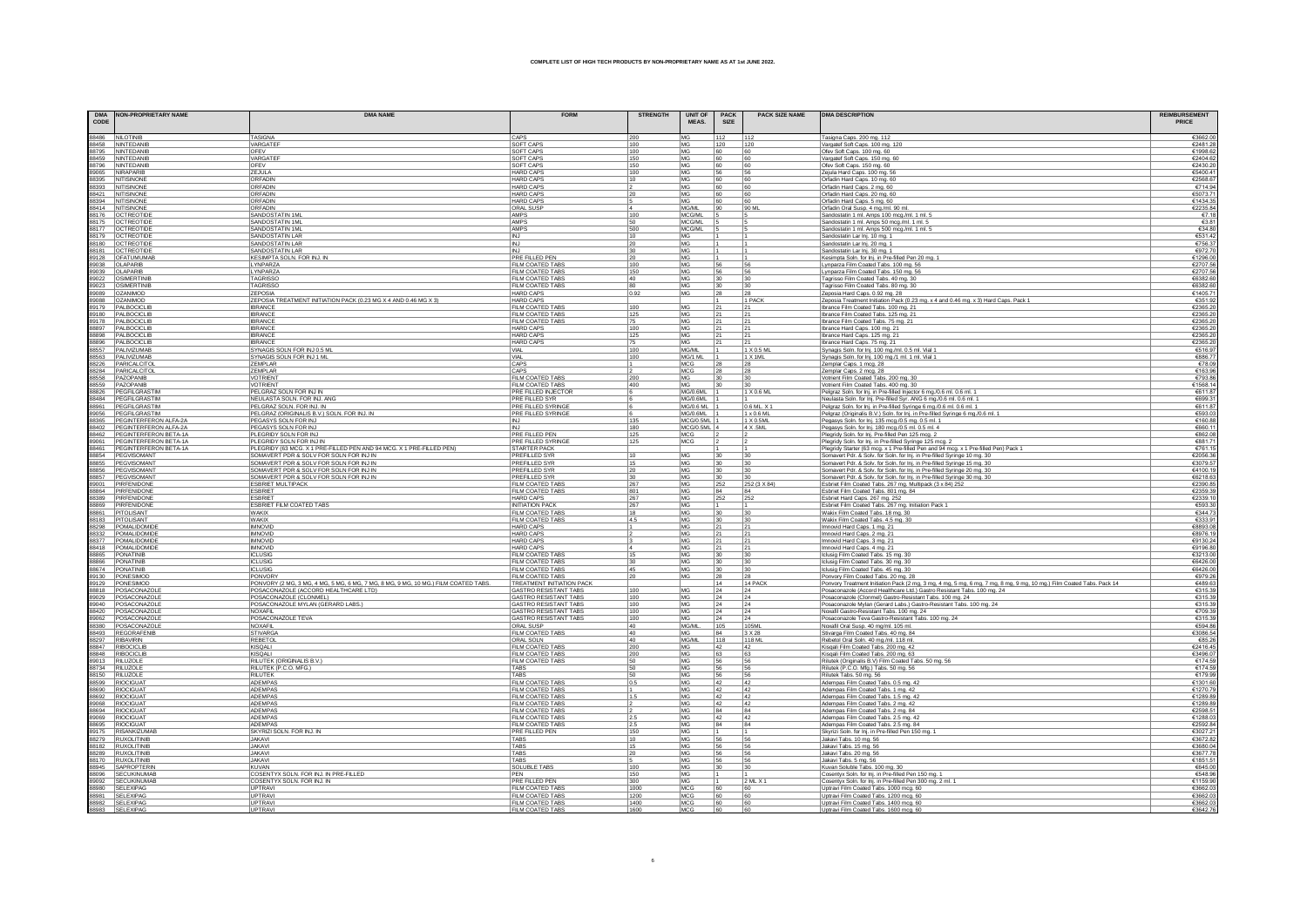| CODE  | DMA NON-PROPRIETARY NAME                                                                                                                                                                                                                           | <b>DMA NAME</b>                                                            | <b>FORM</b>                          | <b>STRENGTH</b> | <b>UNIT OF</b><br><b>MEAS</b> | <b>PACK</b><br>SIZE | <b>PACK SIZE NAME</b> | <b>DMA DESCRIPTION</b>                                                                                                         | <b>REIMBURSEMENT</b><br><b>PRICE</b> |
|-------|----------------------------------------------------------------------------------------------------------------------------------------------------------------------------------------------------------------------------------------------------|----------------------------------------------------------------------------|--------------------------------------|-----------------|-------------------------------|---------------------|-----------------------|--------------------------------------------------------------------------------------------------------------------------------|--------------------------------------|
|       |                                                                                                                                                                                                                                                    |                                                                            |                                      |                 |                               |                     |                       |                                                                                                                                |                                      |
|       | 88976 SELEXIPAG                                                                                                                                                                                                                                    | UPTRAVI (TITRATION)                                                        | FILM COATED TABS                     | 200             | MCG                           | 140                 | 140                   | Uptravi (Titration) Film Coated Tabs. 200 mcg. 140                                                                             | €8324.21                             |
|       | 88975 SELEXIPAG                                                                                                                                                                                                                                    | <b>UPTRAVI</b>                                                             | FILM COATED TABS                     | 200             | <b>MCG</b>                    | 60                  | 60                    | Uptravi Film Coated Tabs. 200 mcg. 60                                                                                          | €3662.0                              |
|       | 88977 SELEXIPAG                                                                                                                                                                                                                                    | UPTRAVI<br>UPTRAV                                                          | FILM COATED TABS<br>FILM COATED TABS | 400<br>600      | MCG<br><b>MCG</b>             | 60<br>60            | 60<br>60              | Uptravi Film Coated Tabs. 400 mcg. 60<br>Uptravi Film Coated Tabs. 600 mcg. 60                                                 | €3662.0<br>€3640.3                   |
|       |                                                                                                                                                                                                                                                    | <b>UPTRAVI</b>                                                             | FILM COATED TABS                     | 800             | <b>MCG</b>                    | 60                  | 160                   | Uptravi Film Coated Tabs. 800 mcg. 60                                                                                          | €3661.9                              |
|       |                                                                                                                                                                                                                                                    | <b>GRANPIDAM</b>                                                           | FILM COATED TABS                     | 20              | <b>MG</b>                     | 90                  | 90                    | Granpidam Film Coated Tabs. 20 mg. 90                                                                                          | €203.4                               |
|       |                                                                                                                                                                                                                                                    | REVATIO PDR. FOR                                                           | ORAL SUSF                            | 10              | MG./M                         | 112                 | 112 ML                | Revatio Pdr. for Oral Susp. 10 mg./ml. 112 ml.                                                                                 | €268.3                               |
|       |                                                                                                                                                                                                                                                    | SILCARFIL FILM COATED                                                      | <b>TABS</b>                          | 20              | MG                            | 90                  | 190                   | Silcarfil Film Coated Tabs. 20 mg. 90                                                                                          | €203.4                               |
|       |                                                                                                                                                                                                                                                    | SILDENAFIL (CLONMEL) FILM COATED<br><b>REVATIO</b>                         | <b>TABS</b><br>TABS                  | 20<br>20        | MG<br>MG                      | 90                  | 90                    | Sildenafil (Clonmel) Film Coated Tabs. 20 mg. 90                                                                               | €203.4                               |
|       |                                                                                                                                                                                                                                                    | SILDENAFIL TEVA FILM COATED                                                | TABS                                 |                 | MG                            | 90<br>90            | 90<br> 90             | Revatio Tabs. 20 mg. 90<br>Sildenafil Teva Film Coated Tabs. 20 mg. 90                                                         | €203.4<br>€203.4                     |
|       |                                                                                                                                                                                                                                                    | MAYZENT (TITRATION PACK)                                                   | FILM COATED TABS                     | 20<br>0.25      | MG                            | 12                  | 112                   | Mayzent (Titration Pack) Film Coated Tabs. 0.25 mg. 12                                                                         | €246.8                               |
|       |                                                                                                                                                                                                                                                    | MAYZENT                                                                    | FILM COATED TABS                     | 0.25            | MG                            | 1120                | 120                   | Mayzent Film Coated Tabs. 0.25 mg. 120                                                                                         | €1892.3                              |
|       |                                                                                                                                                                                                                                                    | MAYZENT                                                                    | <b>FILM COATED TABS</b>              |                 | MG                            | 28                  | 28                    | Mayzent Film Coated Tabs. 2 mg. 28                                                                                             | €1787.8                              |
|       |                                                                                                                                                                                                                                                    | RAPAMUNE ORAL SOLUTION                                                     | <b>PACK</b>                          |                 | MG/ML                         | $\vert$ 1           | 1 X 60 ML             | Rapamune Oral Soln. 1 mg/ml. 60 ml. 1                                                                                          | €244.2                               |
|       |                                                                                                                                                                                                                                                    | <b>RAPAMUNE</b>                                                            | TARS                                 |                 | <b>MG</b>                     | 30                  | 30 <sup>°</sup>       | Rapamune Tabs. 1 mg. 30                                                                                                        | €123.0                               |
|       | 88343 SIROLIMUS<br>88667 SODIUM OXYBATE<br>88264 SODIUM PHENYLBUTYRATE<br>88238 SODIUM PHENYLBUTYRATE<br>88483 SOMATROPIN<br>88831 SOMATROPIN                                                                                                      | RAPAMUNE<br><b>XYREM</b>                                                   | TABS<br><b>ORAL SOLN</b>             | 500             | MG<br><b>MG/ML</b>            | 30<br>180           | 30<br>180 M           | Rapamune Tabs. 2 mg. 30                                                                                                        | €249.8<br>€287.0                     |
|       |                                                                                                                                                                                                                                                    | PHEBURANE GRANS                                                            | <b>PACK</b>                          | 483             | MG/G                          | $\overline{11}$     | 1 X 174 G             | Xyrem Oral Soln 500 mg./ml. 180 ml.<br>Pheburane Grans. 483 mg./G. 174 G. Pack 1                                               | €521.5                               |
|       |                                                                                                                                                                                                                                                    | AMMONAPS                                                                   | <b>TABS</b>                          | 500             | <b>MG</b>                     | 250                 | 250                   | Ammonaps Tabs. 500 mg. 250                                                                                                     | €785.6                               |
|       |                                                                                                                                                                                                                                                    | NUTROPINAQ SOLN, FOR INJ.                                                  | CARTRIDGE                            | 10              | MG/2 ML                       |                     | 1 X 2 ML              | NutropinAq Soln. for lnj. 10 mg./2 ml. 2 ml. Cartridge 1                                                                       | €257.2                               |
|       |                                                                                                                                                                                                                                                    | NORDITROPIN FLEXPRO SOLN FOR INJ                                           | IN PRE FILLED PEN                    | 10              | <b>MG/1.5 ML</b>              |                     | 1 X 1.5 ML            | Norditropin FlexPro Soln. for Inj. in Pre-filled Pen 10 mg./1.5 ml. 1.5 ml. 1                                                  | €291.7                               |
|       | 88831 SOMATROPIN<br>88832 SOMATROPIN<br>88820 SOMATROPIN<br>88528 SOMATROPIN<br>88526 SOMATROPIN<br>88259 SOMATROPIN<br>88259 SOMATROPIN                                                                                                           | NORDITROPIN FLEXPRO SOLN FOR INJ                                           | IN PRE FILLED PEN                    | 15<br>l s       | <b>MG/1.5 ML</b>              |                     | 1 X 1.5 ML            | Norditropin FlexPro Soln. for Inj. in Pre-filled Pen 15 mg./1.5 ml. 1.5 ml. 1                                                  | €445.5<br>€145.4                     |
|       |                                                                                                                                                                                                                                                    | NORDITROPIN FLEXPRO SOLN FOR INJ<br>GENOTROPIN PRE-FILLED (GO QUICK)       | IN PRE FILLED PEN<br>PFN             | 12              | <b>MG/1.5 ML</b><br>MG        |                     | 1 X 1.5 ML            | Norditropin FlexPro Soln, for Ini, in Pre-filled Pen 5 ma./1.5 ml. 1.5 ml. 1.<br>Genotropin Pre-Filled Pen (Go Quick) 12 mg. 1 | €327.9                               |
|       |                                                                                                                                                                                                                                                    | GENOTROPIN PRE-FILLED (GO QUICK)                                           | PFN                                  | 5.3             | <b>MG</b>                     |                     |                       | Genotropin Pre-Filled Pen (Go Quick) 5.3 mg. 1                                                                                 | €122.5                               |
|       |                                                                                                                                                                                                                                                    | ZOMACTON PDR, FOR SOLN, FOR INJ.                                           | PRE FILLED SYR                       | 10              | MG./ML                        |                     | 1 X 1 ML              | Zomacton Pdr. for Soln. for Inj. Pre-Filled Syr. 10 mg./ml. 1 ml. 1                                                            | €235.4                               |
|       |                                                                                                                                                                                                                                                    | SAIZEN                                                                     | <b>SOLN FOR INJ</b>                  | 12              | <b>MG</b>                     |                     |                       | Saizen Soln. for Inj. 12 mg. Pack 1                                                                                            | €311.6                               |
|       | 88311 SOMATROPIN<br>88202 SOMATROPIN                                                                                                                                                                                                               | SAIZEN                                                                     | SOLN FOR IN.                         | 20              | MG                            |                     |                       | Saizen Soln. for Inj. 20 mg. Pack 1                                                                                            | €563.7                               |
|       |                                                                                                                                                                                                                                                    | SAIZEN                                                                     | SOLN FOR INJ                         |                 | MG                            |                     |                       | Saizen Soln. for Inj. 6 mg. Pack 1                                                                                             | €153.1                               |
|       | 88068 SOMATROPIN<br>88069 SOMATROPIN<br>88070 SOMATROPIN<br>88071 SOMATROPIN                                                                                                                                                                       | <b>GENOTROPIN MINIQUICK</b><br><b>GENOTROPIN MINIQUICK</b>                 | <b>SYR</b><br>SYR                    | 0.2<br>0.4      | MG<br>MG                      | 7                   |                       | Genotropin Miniquick Syr. 0.2 mg. 7<br>Genotropin Miniquick Syr. 0.4 mg. 7                                                     | €41.3<br>€82.0                       |
|       |                                                                                                                                                                                                                                                    | <b>GENOTROPIN MINIQUICK</b>                                                | SYR                                  | 0.6             | <b>MG</b>                     |                     |                       | Genotropin Miniquick Syr. 0.6 mg. 7                                                                                            | 6117'                                |
|       |                                                                                                                                                                                                                                                    | <b>GENOTROPIN MINIQUICK</b>                                                | SYR                                  | 0.8             | MG                            | $\overline{17}$     |                       | Genotropin Miniquick Syr. 0.8 mg.                                                                                              | €157.8                               |
|       | 88072 SOMATROPIN                                                                                                                                                                                                                                   | <b>GENOTROPIN MINIQUICK</b>                                                | <b>SYR</b>                           | 1.0             | MG                            |                     |                       | Genotropin Miniquick Syr. 1.0 mg.                                                                                              | €198.6                               |
|       |                                                                                                                                                                                                                                                    | <b>GENOTROPIN MINIQUICK</b>                                                | SYR                                  | 1.2             | MG                            | 7                   |                       | Genotropin Miniquick Syr. 1.2 mg.                                                                                              | €236.7                               |
|       | MATROPIN<br>88073 SOMATROPIN<br>88074 SOMATROPIN<br>88301 SOMATROPIN<br>88303 SOMATROPIN<br>88303 SOMATROPIN                                                                                                                                       | <b>GENOTROPIN MINIQUICK</b>                                                | <b>SYR</b>                           | 1.4             | MG                            | 7                   |                       | Genotropin Miniquick Syr. 1.4 mg. 7                                                                                            | €278.2                               |
|       |                                                                                                                                                                                                                                                    | <b>GENOTROPIN MINIQUICK</b><br><b>GENOTROPIN MINIQUICK</b>                 | SYR<br>SYR                           | 1.6<br>1.8      | MG<br><b>MG</b>               |                     |                       | Genotropin Miniquick Syr. 1.6 mg. 7<br>Genotropin Miniquick Syr. 1.8 mg. 7                                                     | €318.8<br>€359 F                     |
|       |                                                                                                                                                                                                                                                    | <b>GENOTROPIN MINIQUICK</b>                                                | SYR                                  | 2.0             | MG                            |                     |                       | Genotropin Miniquick Syr. 2.0 mg.                                                                                              | €400.5                               |
|       | 89012 SORAFENIB                                                                                                                                                                                                                                    | <b>NEXAVAR (ORGINALIS B.V.)</b>                                            | FILM COATED TABS                     | 200             | MG                            | 112                 | 112                   | Nexavar (Originalis B.V.) Film Coated Tabs. 200 mg. 112                                                                        | €3473.5                              |
|       | 88133 SORAFENIE                                                                                                                                                                                                                                    | <b>NEXAVAR</b>                                                             | <b>TABS</b>                          | 200             | MG                            | 112                 | 112                   | Nexavar Tabs. 200 mg. 112                                                                                                      | €3580.9                              |
|       | 88684 SUNITINIE                                                                                                                                                                                                                                    | <b>SUTENT</b>                                                              | CAPS                                 | 12.5            | MG                            | 28                  | 28                    | Sutent Caps. 12.5 mg. 28                                                                                                       | €1214.4                              |
|       | 88685 SUNITINIE                                                                                                                                                                                                                                    | <b>SUTENT</b><br>SUTENT                                                    | CAPS<br>CAPS                         | 25<br>50        | MG<br>MG                      | 28<br>28            | 28<br>28              | Sutent Caps. 25 mg. 28<br>Sutent Caps. 50 mg. 28                                                                               | €2421.<br>€4832.9                    |
|       | 88686 SUNITINIB<br>89133 SUNITINIB                                                                                                                                                                                                                 | SUNITINIB (ACCORD HEALTHCARE LTD.)                                         | <b>HARD CAPS</b>                     | 12.5            | MG                            | 28                  | 28                    | Sunitinib (Accord Healthcare Ltd.) Hard Caps. 12.5 mg. 28                                                                      | €492.5                               |
|       | 89084 SUNITINIB                                                                                                                                                                                                                                    | SUNITINIB (ROWEX)                                                          | <b>HARD CAPS</b>                     | 12.5            | MG                            | 28                  | 28                    | Sunitinib (Rowex) Hard Caps. 12.5 mg. 28                                                                                       | €492.5                               |
| 89131 | SUNITINIE                                                                                                                                                                                                                                          | SUNITINIB (ACCORD HEALTHCARE LTD.)                                         | HARD CAPS                            | 25              | MG                            | 28                  | 28                    | Sunitinib (Accord Healthcare Ltd.) Hard Caps. 25 mg. 28                                                                        | €981.                                |
|       | 89085 SUNITINIE                                                                                                                                                                                                                                    | SUNITINIB (ROWEX)                                                          | HARD CAPS                            | 25              | MG                            | 28                  | 28                    | Sunitinib (Rowex) Hard Caps. 25 mg. 28                                                                                         | €981.8                               |
|       | 89132 SUNITINIE                                                                                                                                                                                                                                    | SUNITINIB (ACCORD HEALTHCARE LTD.)                                         | HARD CAPS                            | 50              | MG                            | 28                  | 28                    | Sunitinib (Accord Healthcare Ltd.) Hard Caps. 50 mg. 28                                                                        | €1958.8                              |
|       | 89086 SUNITINIB<br>88242 TACROLIMUS<br>88243 TACROLIMUS<br>88004 TACROLIMUS                                                                                                                                                                        | SUNITINIB (ROWEX)                                                          | HARD CAPS<br>AMPS                    | 50              | MG                            | 28                  | 28                    | Sunitinib (Rowex) Hard Caps. 50 mg. 28                                                                                         | €1958.8<br>€604.6                    |
|       |                                                                                                                                                                                                                                                    | PROGRAF CONC FOR INJ<br>PROGRAF                                            | CAPS                                 | 0.5             | MG/ML<br>MG                   | $ 10\rangle$<br>50  | 1 ML. X 10<br>50      | Prograf Conc. For Inj. Amps 5 mg./ml. 1 ml. 10<br>Prograf Caps 0.5 mg. 50                                                      | €55.6                                |
|       |                                                                                                                                                                                                                                                    | ADVAGRAF PROLONGED RELEASE                                                 | CAPS                                 | 0.5             | MG                            | 50                  | 50                    | Advagraf Prolonged Release Caps. 0.5 mg. 50                                                                                    | €53.9                                |
|       | 88240 TACROLIMUS                                                                                                                                                                                                                                   | PROGRAF                                                                    | CAPS                                 |                 | MG                            | 50                  | 50                    | Prograf Caps 1 mg. 50                                                                                                          | €90.6                                |
|       | 88012 TACROLIMUS                                                                                                                                                                                                                                   | ADVAGRAF PROLONGED RELEASE                                                 | CAPS                                 |                 | MG                            | 50                  | 50                    | Advagraf Prolonged Release Caps. 1 mg. 50                                                                                      | €91.9                                |
|       | 88444 TACROLIMUS<br>88023 TACROLIMUS                                                                                                                                                                                                               | ADVAGRAF PROLONGED RELEASE                                                 | CAPS                                 |                 | MG                            | 50                  | 50                    | Advagraf Prolonged Release Caps. 3 mg. 50                                                                                      | €275.4                               |
|       |                                                                                                                                                                                                                                                    | ADVAGRAF PROLONGED RELEASE                                                 | CAPS                                 |                 | MG                            | 50                  | 50                    | Advagraf Prolonged Release Caps. 5 mg. 50                                                                                      | €418.                                |
|       | 88241 TACROLIMUS<br>88992 TACROLIMUS<br>89125 TACROLIMUS<br>88504 TACROLIMUS                                                                                                                                                                       | PROGRAF<br>PROGRAF (P.C.O. MFG.)                                           | CAPS<br><b>HARD CAPS</b>             | 0.5             | MG<br>MG                      | 50<br>30            | 50<br> 30             | Prograf Caps 5 mg. 50<br>Prograf (P.C.O. Mfg.) Hard Caps. 0.5 mg. 30                                                           | €402.<br>€32.3                       |
|       |                                                                                                                                                                                                                                                    | PROGRAF (IMED HEALTHCARE LTD.)                                             | <b>HARD CAPS</b>                     | 0.5             | MG                            | 30                  | 30                    | Prograf (iMED Healthcare Ltd.) Hard Caps. 0.5 mg. 30                                                                           | €32.3                                |
|       |                                                                                                                                                                                                                                                    | MODIGRAF GRANS FOR ORAL SUSP                                               | <b>SACHETS</b>                       | 0.2             | MG                            | 50                  | 50                    | Modigraf Grans. for Oral Susp. Sachets 0.2 mg. 50                                                                              | €58.0                                |
|       | 88505 TACROLIMUS                                                                                                                                                                                                                                   | MODIGRAF GRANS FOR ORAL SUSI                                               | <b>SACHETS</b>                       |                 | MG                            | 50                  | 50                    | Modigraf Grans. for Oral Susp. Sachets 1 mg. 50                                                                                | €286.4                               |
|       |                                                                                                                                                                                                                                                    | ENVARSUS PROLONGED RELEASE                                                 | <b>TABS</b>                          | 0.75            | MG                            | 30                  | 30                    | Envarsus Prolonged Release Tabs. 0.75 mg. 30                                                                                   | €47.                                 |
|       |                                                                                                                                                                                                                                                    | ENVARSUS PROLONGED RELEASE                                                 | TABS                                 |                 | MG                            | 30                  | 30                    | Envarsus Prolonged Release Tabs. 1 mg. 30<br>Envarsus Prolonged Release Tabs. 4 mg. 30                                         | €62.8                                |
|       | 885151 TACROLIMUS<br>88551 TACROLIMUS<br>88552 TACROLIMUS<br>88553 TACROLIMUS<br>88495 TADALAFIL<br>89176 TAFAMIDIS<br>70176 TAFAMIDIS                                                                                                             | ENVARSUS PROLONGED RELEASE<br>TALMANCO GENERICS                            | TABS<br>FILM COATED TABS             | l4.<br>20       | MG<br>MG                      | 30<br>56            | 30<br>56              | Talmanco Generics Film Coated Tabs. 20 mg. 56                                                                                  | €251.4<br>€223.7                     |
|       |                                                                                                                                                                                                                                                    | <b>ADCIRCA</b>                                                             | TABS                                 | 20              | MG                            | 56                  | 56                    | Adcirca Tabs. 20 mg. 56                                                                                                        | €559.0                               |
|       |                                                                                                                                                                                                                                                    | VYNDAQE                                                                    | SOFT CAPS                            | 61              | MG                            | 30                  | 30                    | Vyndagel Soft Caps. 61 mg. 30                                                                                                  | €9180.0                              |
|       |                                                                                                                                                                                                                                                    | <b>TALZENNA</b>                                                            | <b>HARD CAPS</b>                     | 0.25            | MG                            | 30                  | 30                    | Talzenna Hard Caps. 0.25 mg. 30                                                                                                | €1440.0                              |
|       |                                                                                                                                                                                                                                                    | <b>TALZENNA</b>                                                            | <b>HARD CAPS</b>                     |                 | MG                            | 30                  | 30                    | Talzenna Hard Caps 1 mg. 30                                                                                                    | €4320.0                              |
|       |                                                                                                                                                                                                                                                    | REVESTIVE PDR, AND SOLV, FOR                                               | SOL FOR INJ<br>SOLN FOR IN.          | 1.25            | MG<br>MG                      | 28                  | 28                    | Revestive Pdr. and Solv. for Soln. for Inj. 5 mg. 28                                                                           | €16907.1<br>€8377.8                  |
|       | 89176 TAFAMIDS<br>89077 TALAZOPARIB<br>89044 TEOUGLUTIDE<br>89043 TEOLGLUTIDE<br>89043 TEOLGLUTIDE<br>89329 TEGAFUR, COMBINATIONS<br>89329 TEGAFUR, COMBINATIONS<br>89239 TEMOZOLOMIDE<br>89293 TEMOZOLOMIDE<br>89295 TEMOZOLOMIDE<br>89269 TEMOZO | REVESTIVE PDR. AND SOLV. FOR<br><b>TEYSUNO</b>                             | <b>HARD CAPS</b>                     | 15              | MG                            | 28<br>126           | 28<br>126             | Revestive Pdr. and Solv. for Soln. for Inj. 1.25 mg. 28<br>Teysuno Hard Caps. 15 mg. 126                                       | €379.5                               |
|       |                                                                                                                                                                                                                                                    | <b>TEYSUNO</b>                                                             | <b>HARD CAPS</b>                     | 20              | MG                            | 84                  | 84                    | Teysuno Hard Caps. 20 mg. 84                                                                                                   | €343.6                               |
|       |                                                                                                                                                                                                                                                    | <b>TEMOZOLOMIDE TEVA</b>                                                   | CAPS                                 | 100             | MG                            |                     |                       | Temozolomide TEVA Caps. 100 mg. 5                                                                                              | €120.6                               |
|       |                                                                                                                                                                                                                                                    | <b>TEMODAL</b>                                                             | CAPS                                 | 100             | MG                            |                     |                       | Temodal Caps. 100 mg. 5                                                                                                        | €120.6                               |
|       |                                                                                                                                                                                                                                                    | <b>TEMODAL</b>                                                             | CAPS                                 | 140             | <b>MG</b>                     |                     |                       | Temodal Caps. 140 mg. 5                                                                                                        | €216.0                               |
|       |                                                                                                                                                                                                                                                    | TEMOZOLOMIDE TEVA<br><b>TEMODAL</b>                                        | CAPS<br>CAPS                         | 140<br>180      | <b>MG</b><br><b>MG</b>        |                     |                       | Temozolomide TEVA Caps. 140 mg. 5                                                                                              | €216.0<br>€367.6                     |
|       |                                                                                                                                                                                                                                                    | TEMOZOLOMIDE TEVA                                                          | CAPS                                 | 20              | MG                            | 15                  |                       | Temodal Caps. 180 mg. 5<br>Temozolomide TEVA Caps. 20 mg. 5                                                                    | €37.8                                |
|       | 88198 TEMOZOLOMIDE                                                                                                                                                                                                                                 | TEMODAL                                                                    | CAPS                                 | 20              | MG                            |                     |                       | Temodal Caps. 20 mg. 5                                                                                                         | €37.8                                |
|       |                                                                                                                                                                                                                                                    | TEMOZOLOMIDE TEVA                                                          | CAPS                                 | 250             | MG                            |                     |                       | Temozolomide TEVA Caps. 250 mg. 5                                                                                              | €473.0                               |
|       |                                                                                                                                                                                                                                                    | TEMODAL                                                                    | CAPS                                 | 250             | MG                            |                     |                       | Temodal Caps. 250 mg. 5                                                                                                        | €473.0                               |
|       |                                                                                                                                                                                                                                                    | TEMOZOLOMIDE TEVA                                                          | CAPS                                 |                 | MG                            |                     |                       | Temozolomide TEVA Caps. 5 mg. 5                                                                                                | €9.4                                 |
|       | 98591 TEMOZOLOMIDE<br>88204 TEMOZOLOMIDE<br>88586 TEMOZOLOMIDE<br>88192 TEMOZOLOMIDE<br>88650 TEMOZOLOMIDE<br>TEMOZOLOMIDE                                                                                                                         | TEMODAL<br>TEMOZOLOMIDE (ACCORD HEALTHCARE LTD.)                           | CAPS<br><b>HARD CAPS</b>             | 100             | MG<br><b>MG</b>               | 15                  |                       | Temodal Caps. 5 mg. 5                                                                                                          | €94<br>€120.6                        |
|       | 88499 TEMOZOLOMIDE                                                                                                                                                                                                                                 | TEMOZOLOMIDE (CLONMEL HEALTHCARE)                                          | <b>HARD CAPS</b>                     | 100             | MG                            |                     |                       | Temozolomide (Accord Healthcare Ltd.) Hard Caps. 100 mg. 5<br>Temozolomide (Clonmel Healthcare) Hard Caps. 100 mg. 5           | €120.6                               |
|       | B9899 TEMOZOLOMIDE<br>88500 TEMOZOLOMIDE<br>88516 TEMOZOLOMIDE<br>88515 TEMOZOLOMIDE<br>88498 TEMOZOLOMIDE<br>88649 TEMOZOLOMIDE<br>88649 TEMOZOLOMIDE<br>88649 TEMOZOLOMIDE<br>88649 TEMOZOLOMIDE                                                 | TEMOZOLOMIDE (ACCORD HEALTHCARE LTD.)                                      | HARD CAPS                            | 140             | MG                            |                     |                       | Temozolomide (Accord Healthcare Ltd.) Hard Caps. 140 mg. 5                                                                     | €216.0                               |
|       |                                                                                                                                                                                                                                                    | TEMOZOLOMIDE (CLONMEL HEALTHCARE)                                          | <b>HARD CAPS</b>                     | 140             | MG                            |                     |                       | Temozolomide (Clonmel Healthcare) Hard Caps. 140 mg. 5                                                                         | €216.0                               |
|       |                                                                                                                                                                                                                                                    | TEMOZOLOMIDE (CLONMEL HEALTHCARE)                                          | <b>HARD CAPS</b>                     | 180             | MG                            |                     |                       | Temozolomide (Clonmel Healthcare) Hard Caps. 180 mg. 5                                                                         | €367.6                               |
|       |                                                                                                                                                                                                                                                    | TEMOZOLOMIDE (ACCORD HEALTHCARE LTD.)<br>TEMOZOLOMIDE (CLONMEL HEALTHCARE) | <b>HARD CAPS</b><br>HARD CAPS        | 180<br>20       | MG<br><b>MG</b>               | $\overline{5}$      |                       | Temozolomide (Accord Healthcare Ltd.) Hard Caps. 180 mg. 5                                                                     | €367.6<br>637.8                      |
|       |                                                                                                                                                                                                                                                    | TEMOZOLOMIDE (ACCORD HEALTHCARE LTD.)                                      | <b>HARD CAPS</b>                     | 20              | MG                            |                     |                       | Temozolomide (Clonmel Healthcare) Hard Caps. 20 mg. 5<br>Temozolomide (Accord Healthcare Ltd.) Hard Caps. 20 mg. 5             | €37.8                                |
|       |                                                                                                                                                                                                                                                    | TEMOZOLOMIDE (CLONMEL HEALTHCARE)                                          | <b>HARD CAPS</b>                     | 250             | MG                            |                     |                       | Temozolomide (Clonmel Healthcare) Hard Caps. 250 mg. 5                                                                         | €473.0                               |
|       |                                                                                                                                                                                                                                                    | CMOZOLOMIDE (ACCORD UEALTUCARE                                             |                                      |                 |                               |                     |                       | Je (Accord Healtho                                                                                                             | £473 0                               |